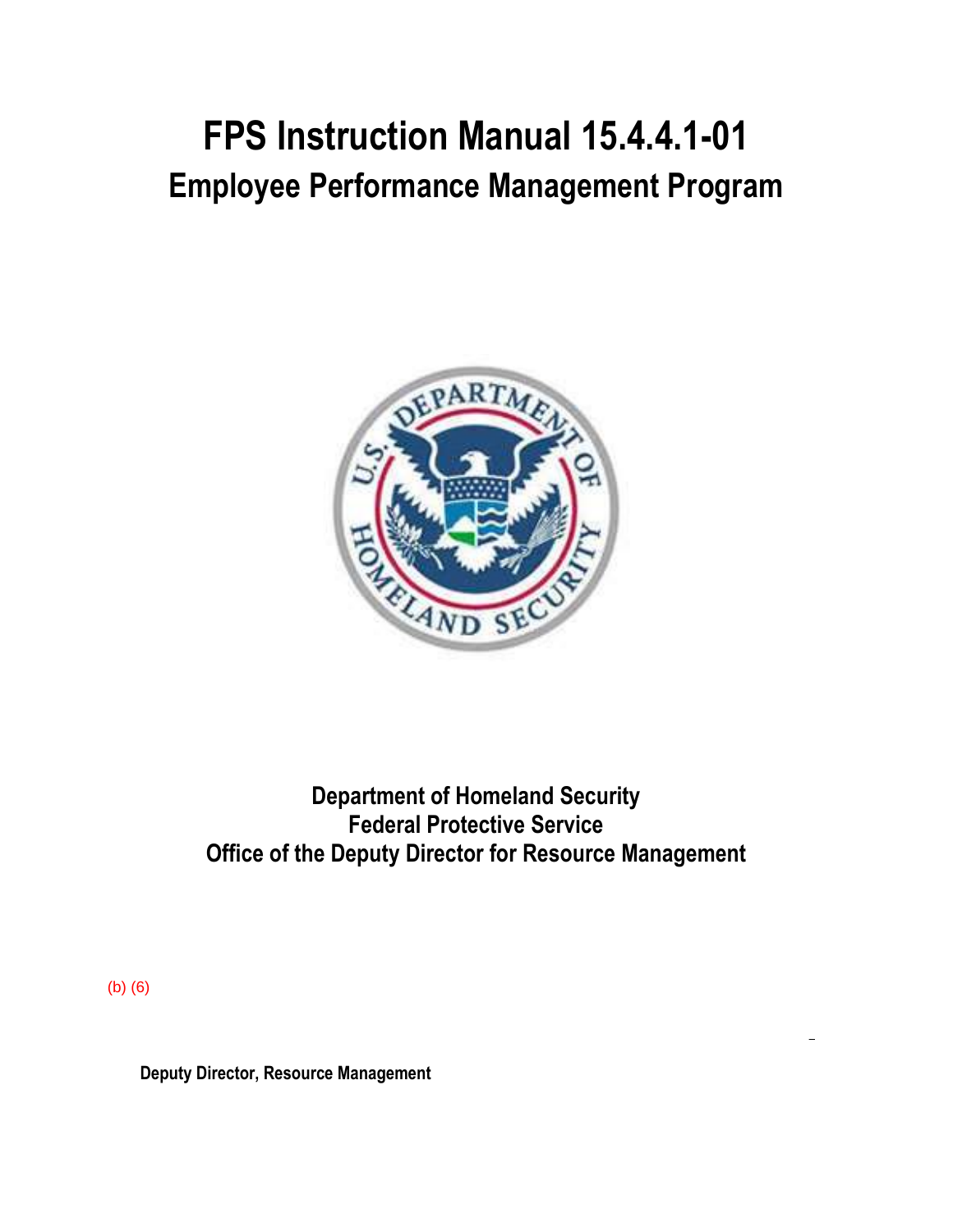#### **TABLE OF CONTENTS**

- 1.0 Performance Planning Process
- 2.0 Establish a Performance Plan
	- 2.1 Core Competencies
	- 2.2 Performance Goals
	- 2.3 Review and Approval of Performance Plans
	- 2.4 Special Situations and Changes
- 3.0 Progress Reviews
	- 3.1 Required Progress Reviews
	- 3.2 Documentation
	- 3.4 Self-assessment
	- 3.5 Unacceptable Performance
- 4.0 Performance Evaluations
	- 4.1 Information to be Considered by Rating Officials
	- 4.2 Completion of Interim Ratings
	- 4.3 Completion of Ratings of Record
		- 4.3.1 Extension of Employee Appraisal Period
		- 4.3.2 Rating of Record
		- 4.3.3 No Retroactive Ratings of Record
	- 4.4 Summary Rating of Record (of Overall Performance)
	- 4.5 Rating of Record Disputes
	- 4.6 Transfer of Ratings
	- 4.7 Performance-related Personnel Actions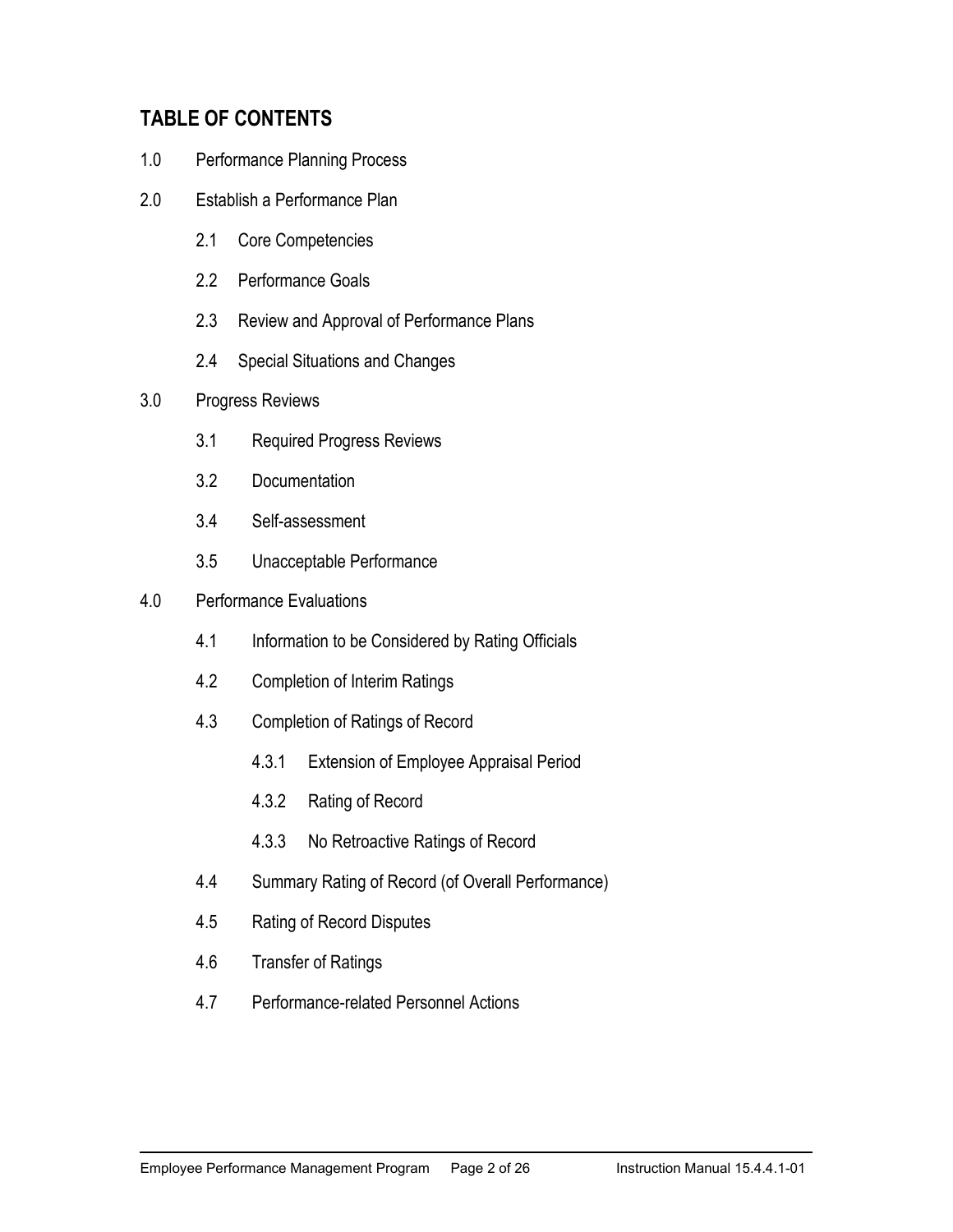#### **List of Appendices**

- Appendix A Employee Coverage
- Appendix B Employee Performance Plan
- Appendix C Summary Rating Calculator for 4-Level Design Non-Supervisory
- Appendix D Summary Rating Calculator for 4-Level Design Supervisory
- Appendix E Sample Employee Self-Assessment Form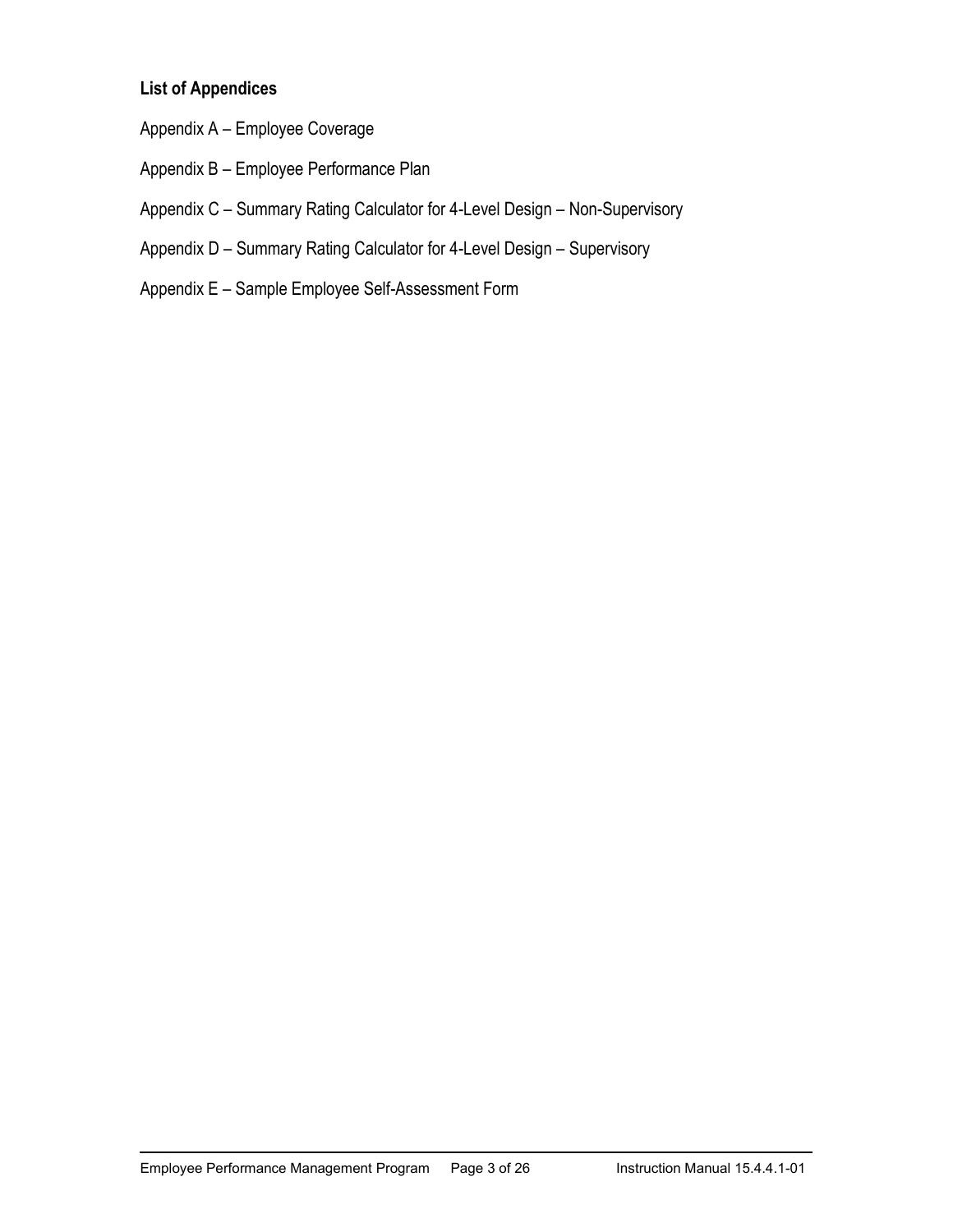#### **1.0 Performance Planning Process**

FPS Directive 15.4.4.1, "Employee Performance Management," establishes FPS policy and assigns responsibilities for the FPS Employee Performance Management Program. The objective of the Program is to support the accomplishment of the DHS and FPS organizational goals by promoting and sustaining a high-performance culture.

Rating officials must formally appraise each employee annually.

The 12-month time period (October 1 through September 30) is the established reviewing and rating period for employee performance. There are three mandatory progress review periods within the performance cycle:

- Initial Performance Plan Acknowledgement No later than November 1
- Mid-Cycle Progress Review No later than May 1
- Performance Appraisal Close-out No later than October 30

#### **2.0 Establish a Performance Plan**

The performance plan, comprised of core competencies and performance goals (i.e., critical elements), identifies the specific performance standards for which the employee is held accountable.

Within 30 days of the beginning of the performance appraisal cycle, detail or a temporary promotion expected to last more than 90 days, or upon entry into a new position, a written Performance Plan is developed and then submitted to the employee. The performance plan template contains the following sections:

- Employee Information
- Core Competencies
- Performance Goals
- Performance Plan Acknowledgement and Comments

#### **2.1 Core Competencies**

There are specific core competencies for all employees that Rating Officials use in appraising performance. They are listed in the performance plan along with a performance standard that is used when evaluating employee performance. Demonstration of these core competencies accounts for 40 percent of the employee's annual Rating of Record (with the remaining 60 percent derived from performance on goals). Rating Officials shall engage in discussions with employees to establish a common understanding of the pre-established core competencies and their associated performance standards for the individual employee. The specific core competencies and their performance standards are: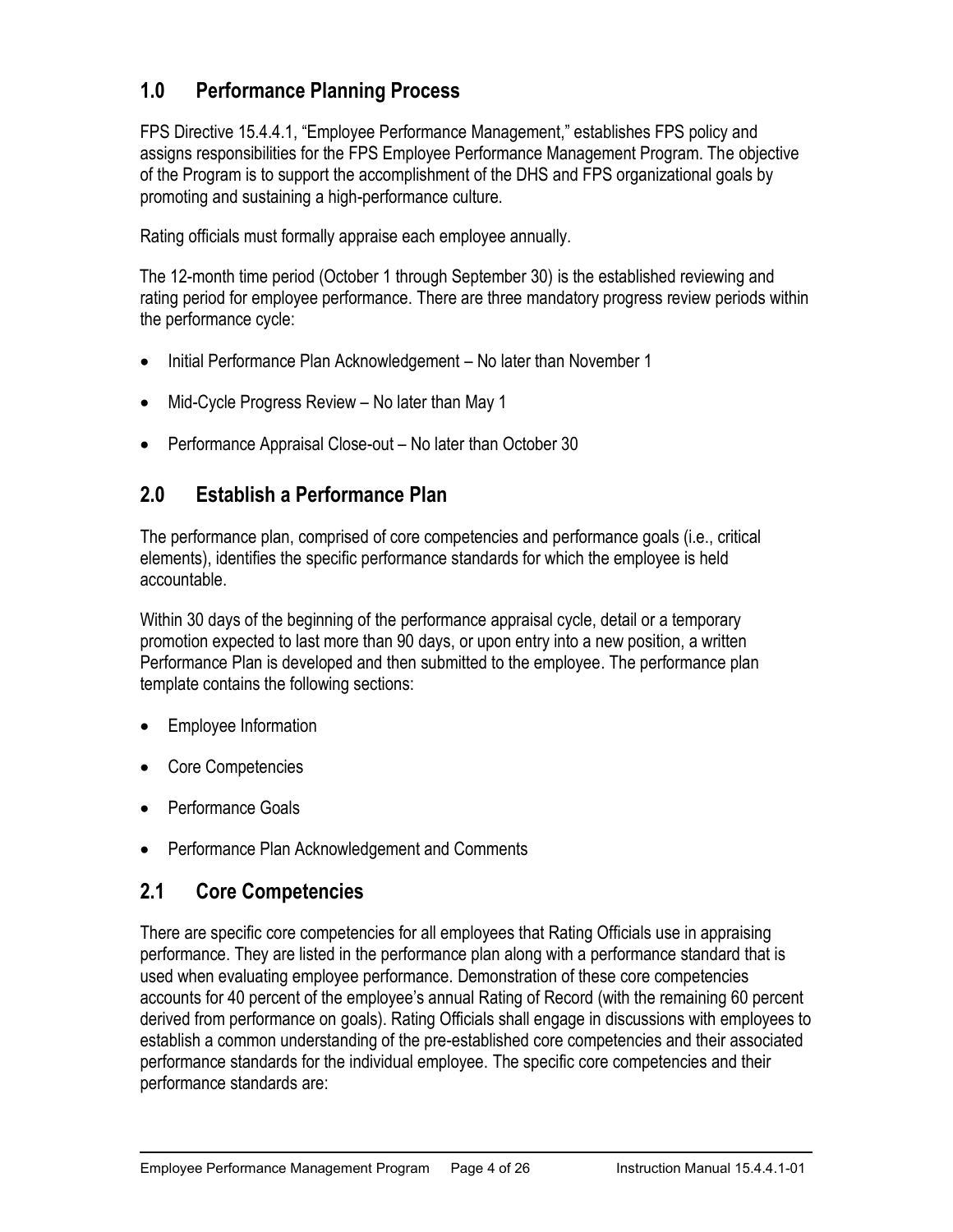- Technical Proficiency
- Customer Service (except positions in the General Schedule (GS) 1811 series)
- Teamwork/Cooperation
- Communication
- Representing the Agency
- Assigning, Monitoring, and Evaluating Work (Managers and Supervisors only)
- Leadership (Managers and Supervisors only)

The pre-established, Department-wide core competency performance standards are based on occupational type and level of work and are described on the performance plan template (Appendix A) at the Achieved Expectations and Achieved Excellence ratings for each competency. Rating Officials use these performance standards when evaluating employee performance on these competencies.

#### **2.2 Performance Goals**

Performance goals describe what the employee is expected to accomplish during the performance rating cycle. Each individual employee performance goal aligns with the Rating Official's goals or objectives, organizational goals, and the Department's Strategic Plan. Performance on Goals account for 60 percent of the final Rating of Record (the remaining 40 percent of the final Rating of Record is derived from the core competencies).

Rating Officials should obtain input from, and engage in discussions with employees, regarding specific Performance Goals and related Performance Standards for which employees are held accountable. Rating Officials may develop performance goals and performance standards at the time the goals are identified but, to the extent practicable, should involve their employees in the process.

The performance standards associated with each goal:

- May include quality, quantity, timeliness, manner of performance;
- Are defined at both the "Achieved Expectations" and the "Achieved Excellence" levels;
- Have sufficient difference between those two levels to accommodate a rating of Exceeded Expectations as well as a minimum expected standard that must be achieved to not receive a rating of Unacceptable; and
- Provide metrics used to evaluate employee progress in achieving the goals identified in the performance plan.

Rating Officials assign a percentage to each goal for a total of 100 percent for all goals in the employee's performance plan. In assigning percentages to goals, the Rating Official should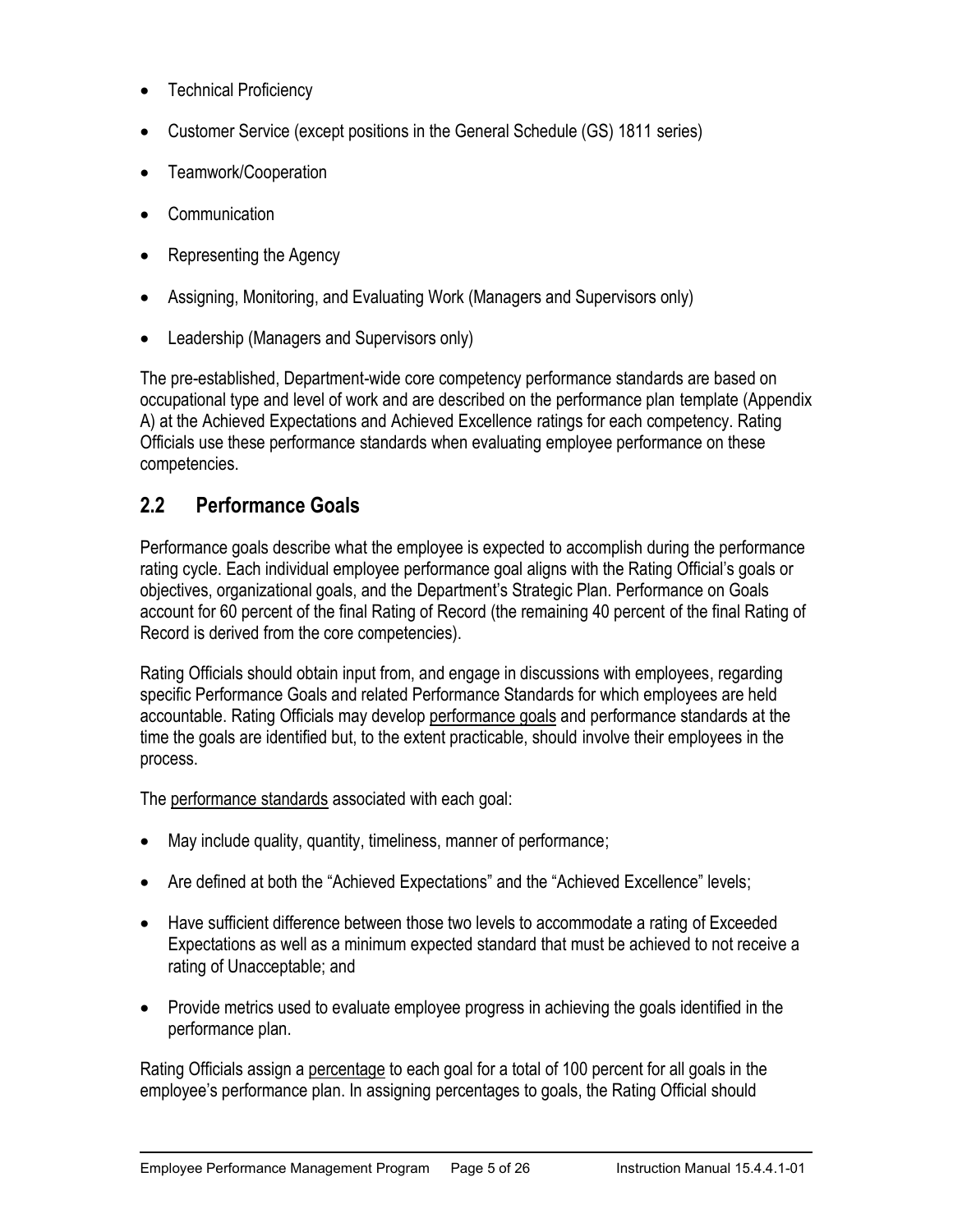consider the scope of the goal, the amount of time expected to be devoted to accomplishment of the goal, and the impact to accomplishment of the Rating Official's goals or objectives, as well as the organization's mission.

Following is an example of how a performance goal and standards may be written. (Actual goals and standards may differ as employee Performance Plans change or organizational requirements are determined)

Performance Goal 2 (provide a brief statement of what is to be achieved - Outcomes/Results): PSO Management: Conduct Post Inspections and other PSO oversight and training activities to ensure the effectiveness of the PSO workforce. Please insert the higher level Goal, Objective, or Mission of the organization and/or of the supervisor to which this goal aligns: QHSR Mission 1 - Preventing Terrorism and Enhancing Security OHSR Goal 1.3 - Manage risks to critical infrastructure, key leadership and events NPPD Goal - Protect and strengthen the resilience of the nation's critical infrastructure and ensure the integration of the private sector as a partner in this effort FPS Strategic Goal 1- Protect Federal facilities, their occupants, and visitors while facilitating the conduct of government business FPS Strategic Goal 4 - Support operations with risk-based and accountability focused management and oversight Achieved Expectations: In order to meet Expectations, all of the following must be completed within your assigned portfolio and in accordance with current applicable policy. 1) Complete 96% of assigned Post Visits & Post Inspections and record the inspections in EIS within 24 hours. 2) Address any observed deficiencies and make on-the-spot corrections. Achieved Excellence: In addition to meeting Expectations, Exceeded Expectations can be achieved by meeting ONE (1) of the following. Excellence can be achieved by meeting 66% or more of the following; alternatively, the Rating Official shall provide written justification of Achieved Excellence. 1) Collaborate with the PSOPM and/or COR to provide at least TWO (2) PSO trainings to include, but not be limited to, on-thespot training and provide documentation. 2) Complete 98% of PSO Post Visits & Inspections and ensure the inspections are properly documented and recorded in EIS; and/or perform any other PSO contract performance monitoring activities. 3) Participate in ONE (1) collaborative effort (Integrated Project Team, Working Group, Committee, Special Project, etc.) with internal and/or external members and provide briefing to RPF Leadership. Weight: 20% Comments (If appropriate):

#### **2.3 Review and Approval of Performance Plans**

Once the Rating Official has established the performance goals for the year, and completed the Performance Plan template, it is then sent to the Reviewing Official to review and approve the subordinate employees' Performance Plans to ensure consistent compliance with policy and procedures established by the Program. The Reviewing Official's review occurs prior to the Rating Official providing the performance plan to the employee and discussing expected performance as described in the performance standards for each goal and competency in the employee's performance plan. After the Approving Official has reviewed the employee's performance plan, they will then sign the plan and return it to the Rating Official so that they may formally sit down and sign the performance plan.

#### **2.4 Changes and Special Situations**

Changes may be made to employee's performance plans in certain circumstances such as:

• To reflect new organizational goals or management priorities;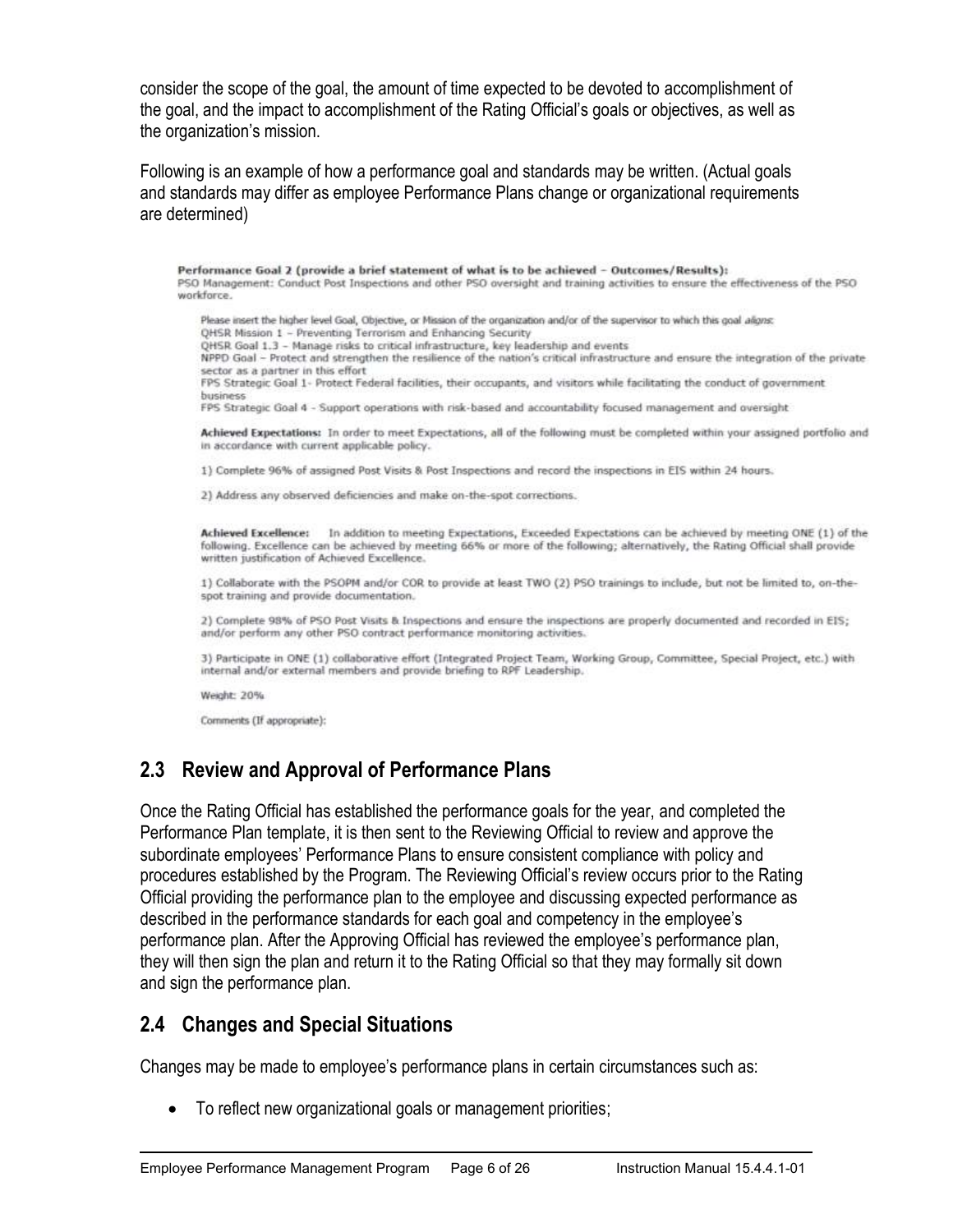- Changes to supervisory goals that have been cascaded down into the employee's plan; or
- Update goals and standards when outside influences beyond an employee's control make the original goals and standards unachievable.

Rating Officials must document the changes in the employee's performance plan and communicate the updated performance plan to the employee. If any aspect of an employee's performance plan is changed within the last 90 days of the formal rating cycle, the Rating Official may extend, under certain circumstances, the employee's appraisal period to allow for the required minimum 90 days to accrue under the amended performance plan before a final review and Rating of Record is executed. Rating Officials are to consult with the FPS Workforce Planning Division for additional guidance on situations involving changes to performance plans during the last 90 days of the formal appraisal cycle.

Provided below are some, but not all, special performance management and appraisal situations. FPS Workforce Planning Division will provide guidance at the initial, mid-cycle and close-out points of the performance year.

- Changes in Position**.** Employees affected by a change in position are placed on a new written performance plan by their new supervisor that identifies performance expectations for which employees are to be held accountable. Changes in position may include reassignment, demotion, promotion, etc.
- Detail Assignments**.** An employee, on a detail expected to last more than 90 days, receives a performance plan for the period of the detail, from the supervisor of the detail. At the end of the detail, the detail supervisor provides the employee's supervisor of record, an interim rating of the employee's performance while on the detail, which is considered in preparing the employee's summary Rating of Record. An employee on a detail expected to last less than 90 days, is not required to receive a formal performance plan. The detail supervisor should provide to the employee, a documented statement of expected performance (e.g., through e-mail, memo, etc.). At the end of the detail, the detail supervisor provide input (e.g., by e-mail, memo, etc.) on the employee's performance during the detail, to the employee's supervisor of record, which is considered in preparing the employee's summary Rating of Record.
- Temporary Promotions**.** Employees who are expected to be temporarily promoted for 90 days or more are placed on a formal written performance plan by the temporary promotion supervisor, which identifies performance goals and core competencies (critical elements) for which the employee is held accountable during the temporary promotion. At the end of the temporary promotion, the temporary promotion supervisor provides an interim rating to the supervisor of record on the employee's performance during the temporary promotion. This documented interim rating is considered by the employee's Rating Official of record when preparing the employee's final or summary Rating of Record for the performance period.

If the temporary promotion is for less than 90 days, there is no requirement for the employee to receive a formal written performance plan from the temporary promotion supervisor. The temporary promotion supervisor provides input (e.g., e-mail, memo, statement of performance expectations, etc.) to the employee's Rating Official of record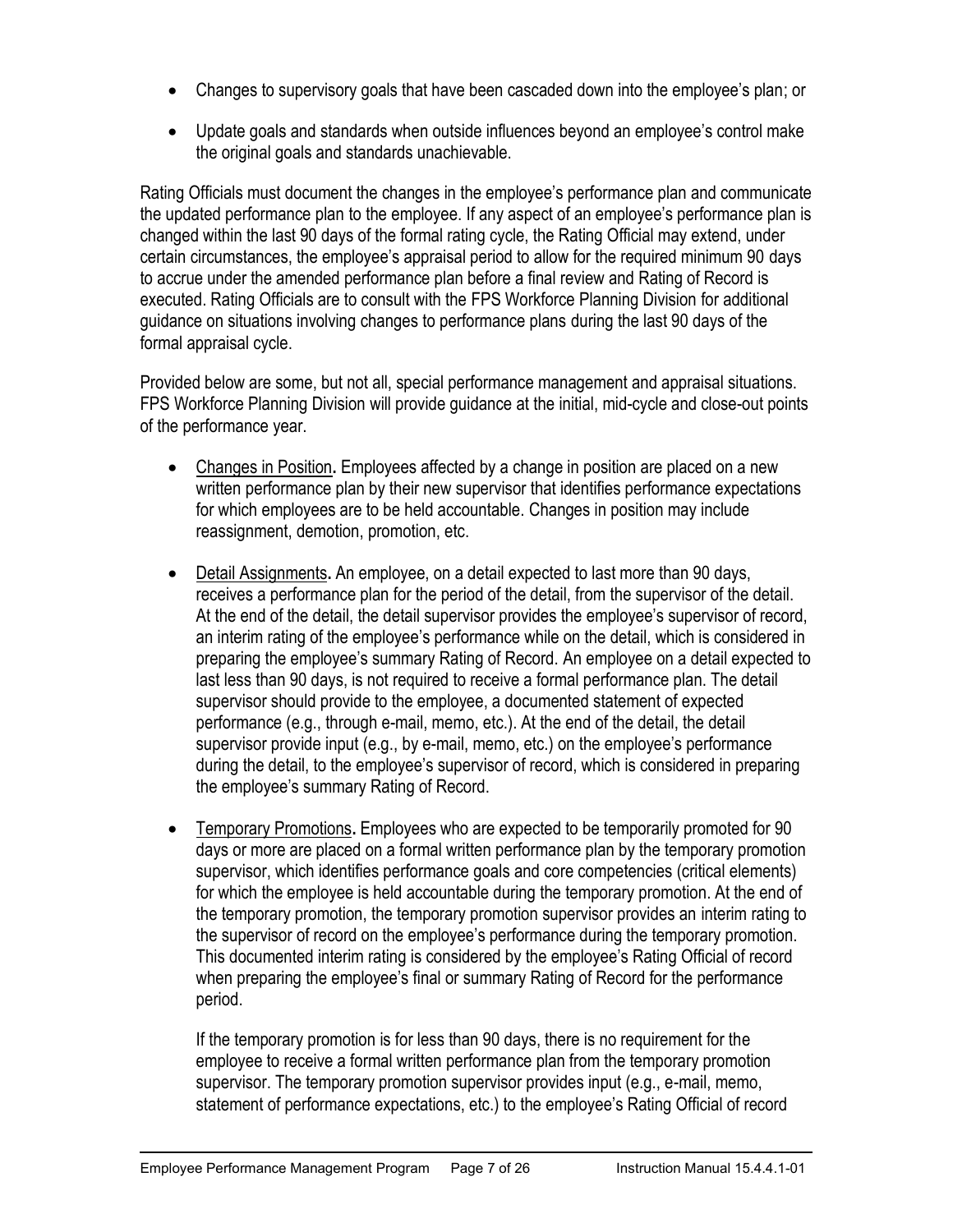that is considered when preparing the employee's final or summary Rating of Record.

- Changes in Supervisor**.** Employees operating under performance plans for the minimum 90 days, and whose supervisors change, will receive an interim rating from the departing supervisor. The new supervisor may either re-validate the employee's current performance plans or determine to issue new performance plans.
- Transfers**.** Employees operating under performance plans for the minimum 90 days that transfer to another Federal agency (i.e., leaving FPS for a position at the Department of Commerce) during the appraisal cycle are entitled to an early review and Rating of Record prior to the end of the cycle. This is the only circumstance that allows employees to receive an early Rating of Record prior to conclusion of the formal performance appraisal cycle.

### **3.0 Progress Reviews**

During the employee's appraisal period, Rating Officials are required to continuously monitor employee performance, and provide feedback on employee work efforts to accomplish the goals and the demonstration of the competencies contained in the employee's performance plan. Nonmandatory Progress Review discussions between Rating Officials and employees on individual performance can be documented by signatures of the Rating Official and the employee on the performance plan. Non-mandatory Progress Reviews are not Interim Ratings or summary Ratings of Record and no rating levels are assigned.

#### **3.1 Required Progress Reviews**

One mandatory (5 CFR § 430.207) progress review is required at approximately the mid-point (no later than May 1st) of the employee's appraisal period, referred to as a mandatory Mid-cycle Progress Review. Mandatory Mid-cycle Progress Reviews focus on performance during the first half of the employee's appraisal period. During this documented review, goals and their performance standards are reviewed and may be changed, if necessary. Employees on detail at the mid-cycle point receive a Mandatory Mid-cycle progress review from their supervisor of record. The detail supervisor can provide input to the employee's supervisor of record through formal written comments to assist in this process.

#### **3.2 Documentation of Progress Reviews**

Mandatory mid-cycle Progress Review discussions between Rating Officials and employees on individual performance are documented by signatures of the Rating Official and the employee in the performance plan. Mandatory Mid-cycle Progress Reviews do not require comments, are not Interim Ratings or Ratings of Record, and no rating levels are assigned.

#### **3.4 Self-assessment**

Rating Officials should encourage employees to complete self-assessments of their performance as measured against the established goals and competency performance standards documented in their Performance Plan prior to both the mandatory mid-cycle progress review and the completion of the final review and summary Rating of Record. Completion of employee selfassessments is voluntary, and supervisors may not require employees to complete self-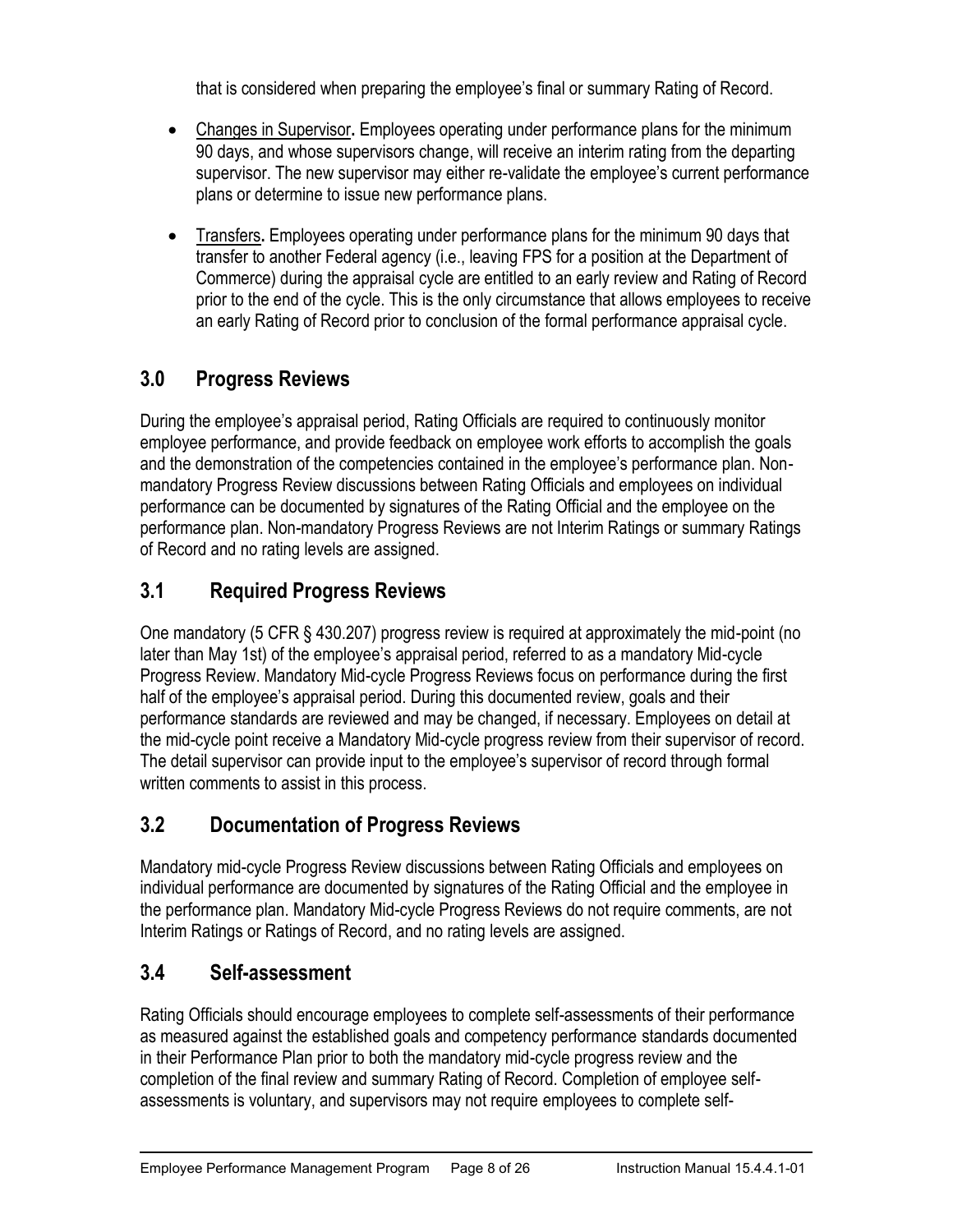assessments. Self-assessments that are submitted by employees are considered by Rating Officials when conducting performance reviews with employees, and in preparing the summary Rating of Record.

### **3.5 Dealing with Unacceptable Performance**

If during any non-mandatory or mandatory progress reviews, determinations by the Rating Official indicate that an employee's performance has fallen below the "Achieved Expectations" rating level in any of the goals or competencies in the employee's work plan, Rating Officials are to contact the appropriate Employee Labor Relations Office for additional guidance.

Prior to deciding on an appropriate course of action for dealing with an employee's unacceptable performance, a Rating Official consults with an employee and labor relations office for advice and guidance.

Determination of Unacceptable Performance. At any time during the performance appraisal cycle when a Rating Official determines that an employee's performance is Unacceptable, appropriate remedial action is taken to address the performance deficiency; that is, performance deficiencies are addressed as early as possible. The supervisor should take into account all the circumstances involved, including the nature and gravity of the unacceptable performance and its consequences, the extent to which the deficiencies may be caused by factors outside of the employee's control, and any other relevant factors. It is also appropriate to provide the employee with information about the Department's Employee Assistance Program (EAP) as described in DHS' Directive 254-02, Employee Assistance Program.

- The supervisor's employee relations or labor relations specialist advises on the options available to the supervisor to address unacceptable performance (e.g., training, coaching, Performance Improvement Period/Plan (PIP).
- A proposed reduction-in-grade or proposed removal action for unacceptable performance can only be taken after the employee has been given an opportunity to demonstrate acceptable performance.
- Opportunity to Demonstrate Acceptable Performance (prior to a proposed reduction-in-grade or removal action for Unacceptable performance): At any time during the performance appraisal cycle that an employee's performance is determined to be Unacceptable in one or more critical elements (goals or competencies), the employee is notified of the critical element(s) for which performance is Unacceptable and of the performance standards or requirement(s) to be attained in order to demonstrate acceptable performance. This notification is normally accomplished through a formally documented Performance Improvement Plan that provides the employee a specified period of time (Performance Improvement Period) in which to raise his or her performance. Unless the employee's performance in the critical element(s) improves to and is sustained at an acceptable level, the employee may be reduced-in-grade or removed from Federal service.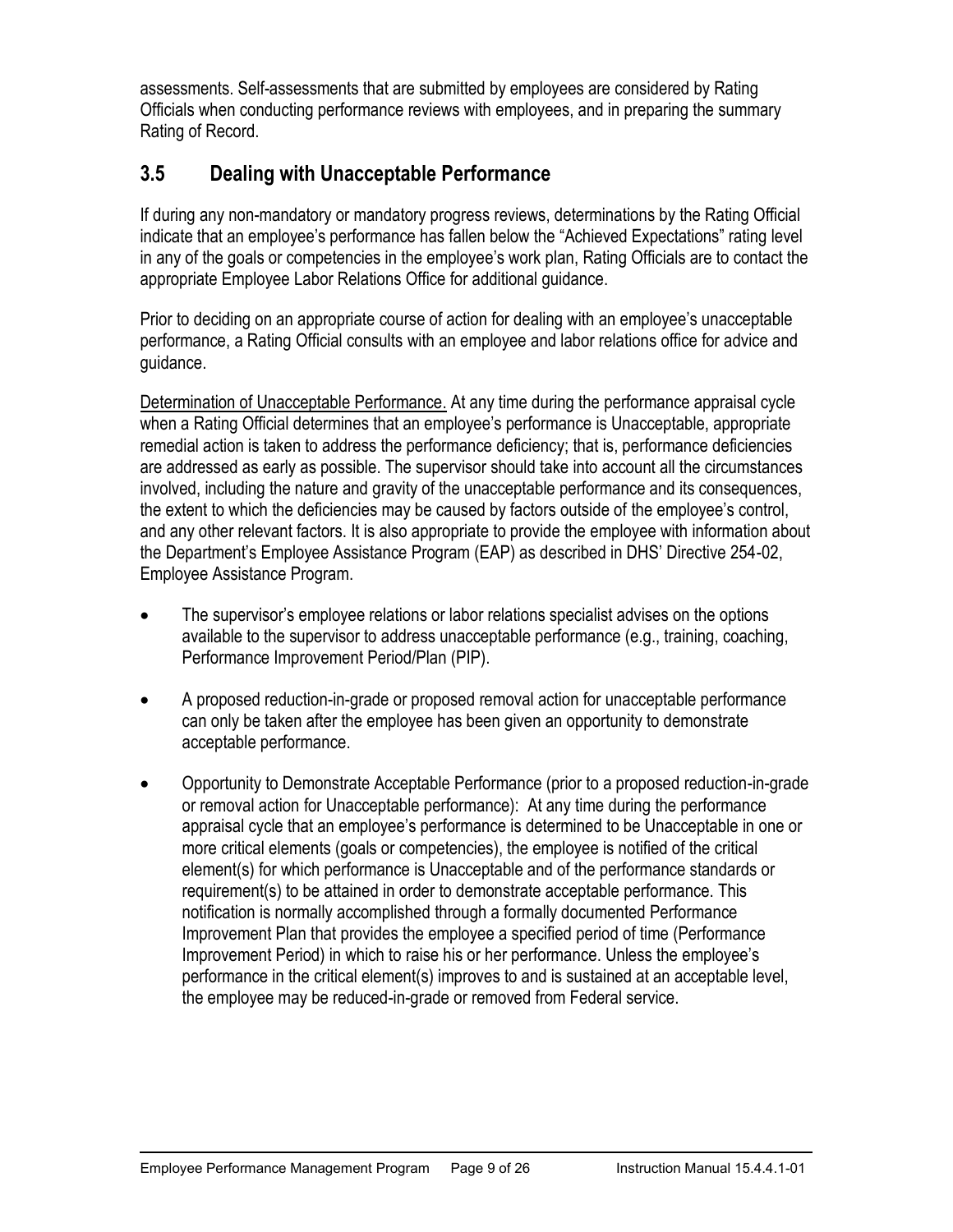#### **4.0 Performance Evaluations**

#### **4.1 Information to be Considered by Rating Officials**

Rating Officials consider employee self-assessments and other relevant information (such as Progress Reviews or Interim Ratings) regarding performance when rating each performance goal and core competency in the employee's performance plan. The Rating Official uses the rating levels below to rate the employee's performance on each applicable goal and core competency to arrive at the employee's final or summary Rating of Record for the appraisal period:

Achieved Excellence (Overall Score 4.50 – 5.00): The employee performed as described by the "Achieved Excellence" standard.

Exceeded Expectations (Overall Score 3.50 – 4.49): The employee performed at a level between the "Achieved Excellence" and "Achieved Expectations" standards.

Achieved Expectations (Overall Score 3.00 – 3.49): The employee performed as described by the "Achieved Expectations" standard.

Unacceptable: The employee performed below the "Achieved Expectations" standard; corrective action is required.

#### **4.2 Completion of Interim Ratings**

Under certain circumstances (i.e., details lasting over 90 days, temporary promotions lasting over 90 days, etc.,) supervisors will prepare Interim Ratings. Rating Officials should consult with the FPS Workforce Planning Division for guidance as to when Interim Ratings are to be prepared and delivered to employees. Interim Ratings are considered by employees' supervisors of record when final or summary Ratings of Record are prepared after conclusion of the formal appraisal cycle or the employee's appraisal period.

#### **4.3 Completion of Ratings of Record**

Rating Officials will complete Ratings of Record within 30 days after the end of the formal appraisal cycle or the employee's appraisal period, except as otherwise provided in this Instruction. Rating Officials should encourage employees to provide self-assessments prior to completing summary Ratings of Record. Rating Officials submit proposed Ratings to Reviewing Officials for approval before discussing and issuing to employees. Ratings of Record are 'final' when issued to employees.

### **4.3.1 Extension of Employee Appraisal Period**

The employee's appraisal period may be extended for up to 90 days after the conclusion of the Agency's formally established performance cycle when warranted by certain circumstances. Rating Officials are to consult with the FPS Workforce Planning Division for additional guidance on situations and circumstances that warrant extension of employee appraisal periods beyond agency formal appraisal cycles. Examples of certain circumstances include, but are not limited to, the following situations: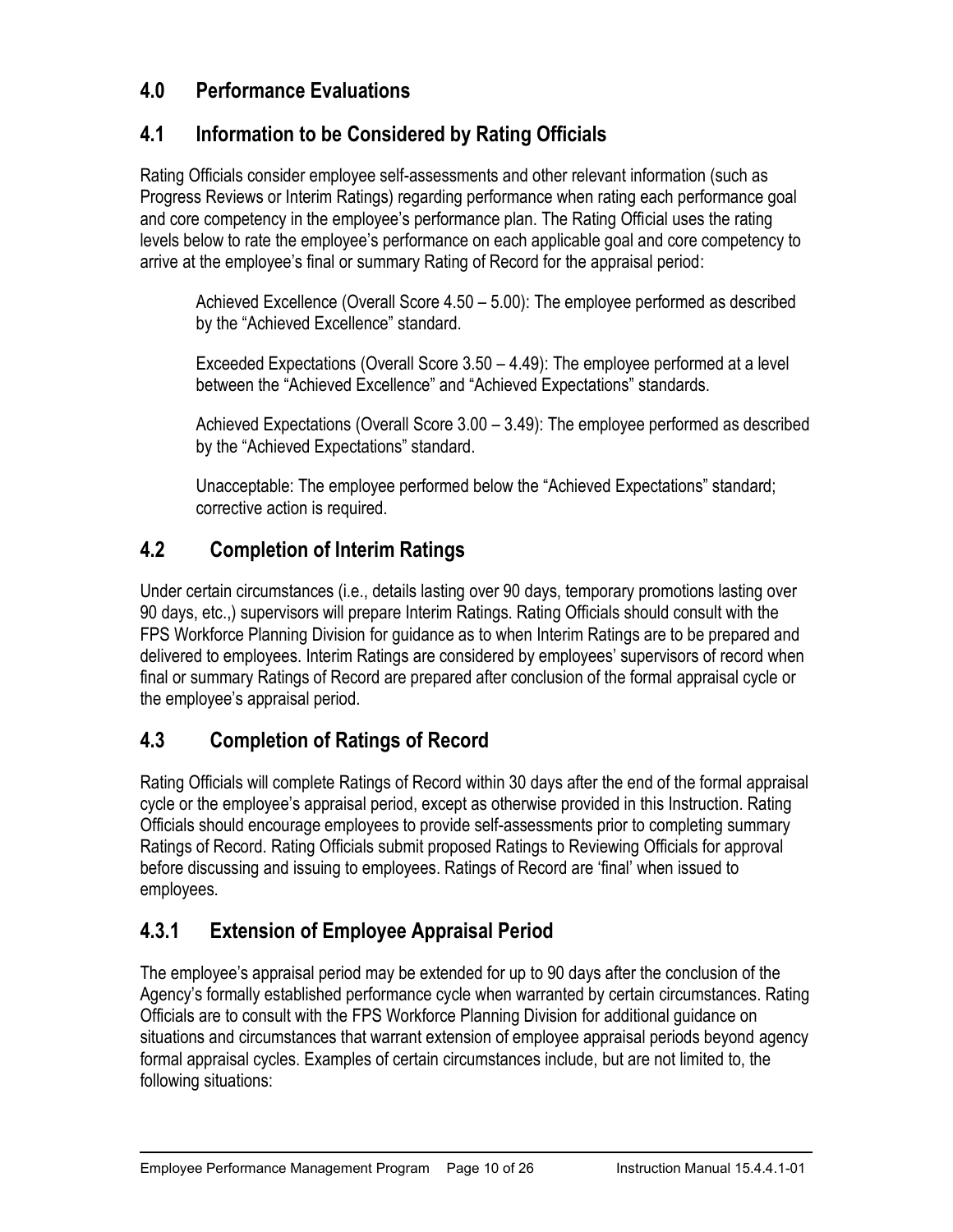- The employee has not met the 90-day minimum rating period at the end of the appraisal cycle;
- The Rating Official has not supervised the employee for a period of time that gives the official sufficient familiarity with the employee's performance to prepare a rating; or
- To give an employee whose performance has been found to be unacceptable an opportunity to demonstrate acceptable performance. The Rating Official consults with the employee and labor relations specialists to discuss options under this circumstance.
- When warranted by very rare circumstances, an employee appraisal period may be further extended beyond 90 days after the conclusion of the Agency's established performance cycle, only with approval of the DHS Chief Human Capital Officer. Examples of very rare circumstances include employees on extended sick leave and/or military deployment.

#### **4.3.2 Rating of Record**

A Rating of Record is based only on the evaluation of actual job performance (performance plan goals and competencies) described on the performance plan for the designated appraisal period.

#### **4.3.3 No Retroactive Ratings of Record**

When either the regular annual appraisal cycle or an individual employee's extended appraisal period ends and any agency-established deadline for providing Ratings of Record passes, or a subsequent Rating of Record is issued, an agency cannot produce or change retroactively, a Rating of Record that covers that earlier appraisal period, except that a Rating of Record may be changed:

- Within 60 days of issuance based upon an informal request by the employee;
- As a result of a grievance, complaint, or other formal proceeding permitted by law or regulation that results in a final determination by appropriate authority that the Rating of Record are changed, or as part of a bona fide settlement of a formal proceeding; or
- Where it is determined that a Rating of Record was incorrectly recorded or calculated.

### **4.4 Summary Rating of Record (of Overall Performance)**

The summary Rating of Record of an employee's overall performance is derived by using the performance levels assigned to each performance goal and core competency, as follows:

- Individual Performance Goals (account for 60 percent of the overall summary rating): The performance level assigned to each goal is multiplied by the assigned weight for that goal. The sum of these calculations is multiplied by 60 percent to determine the subtotal for the goals(s) in the employee's performance plan. The total is rounded to the nearest one-hundredth, e.g., 3.447 is rounded up to 3.45, while 3.443 is rounded down to 3.44.
- Core Competencies (account for 40 percent of the overall summary rating): The performance level assigned to each competency is multiplied by the assigned weight. The sum of these calculations is multiplied by 40 percent to determine the subtotal for competencies. The total is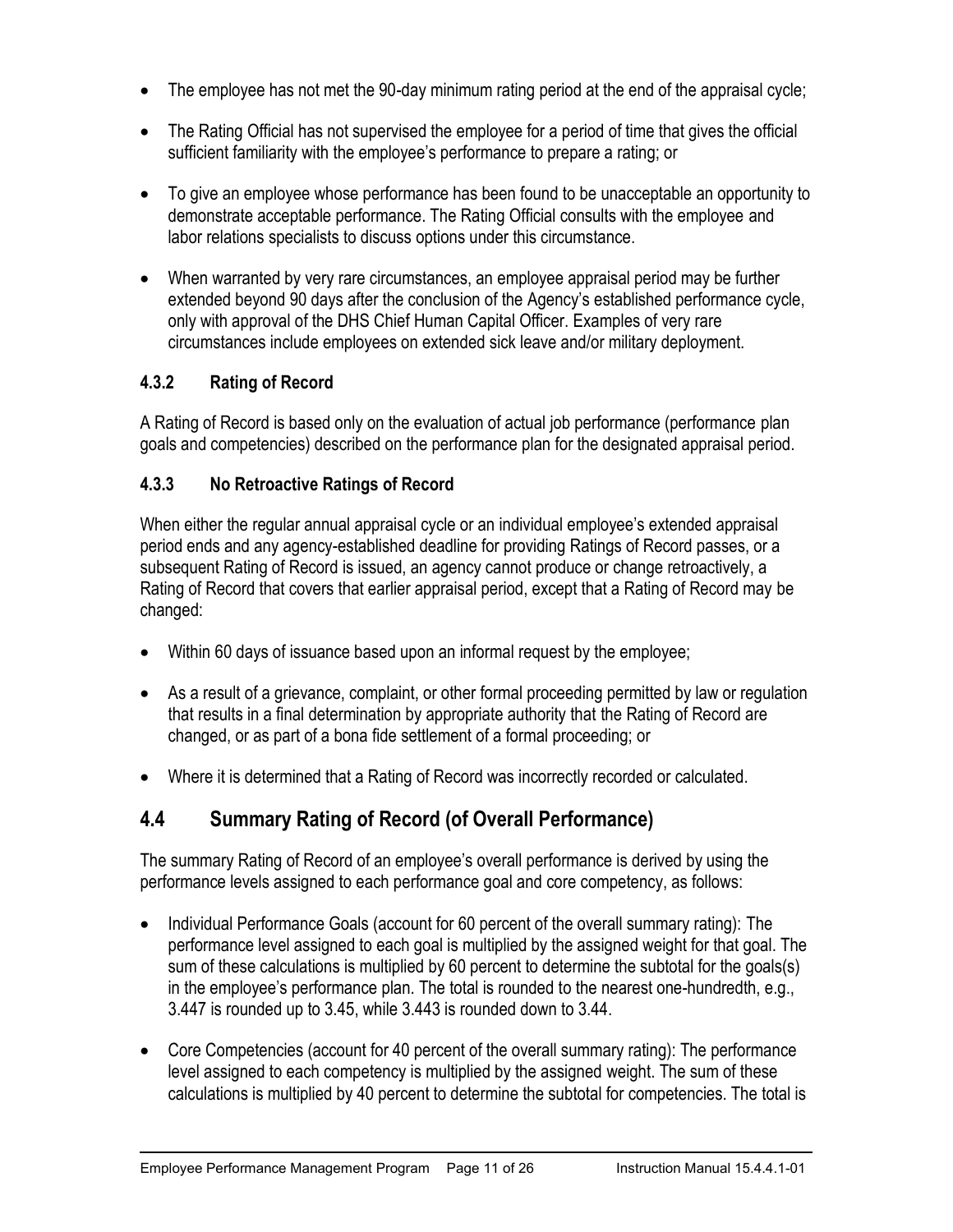rounded to the nearest one-hundredth, e.g., 3.447 is rounded up to 3.45, while 3.443 is rounded down to 3.44. (See Appendix C: Example of Ratings Calculations.)

Sub-total of ratings for performance goals and core competencies are added together to obtain the employee's summary rating of overall performance. The summary rating is then converted into the applicable summary rating of record level as determined by the 4-level design. If performance on one or more competency or goal (critical element) is rated Unacceptable, the employee's summary Rating of Record is Unacceptable. Written justification is required to support a summary Rating of Record above or below Achieved Expectations. Rating Officials consults with the Employee and Labor Relations Office before delivering an Unacceptable rating to an employee.

### **4.5 Rating of Record Disputes**

Employees are encouraged to informally resolve concerns over their summary Ratings of Record with their Rating and/or Reviewing Officials. If the concerns remain unresolved, employees may pursue appropriate dispute resolution processes:

- **Bargaining unit employees** may grieve a final Rating of Record through a negotiated grievance procedure where an applicable procedure exists and covers such grievances. Where this is not the case, a bargaining unit employee may grieve the final Rating of Record through an applicable administrative grievance procedure.
- **Non-bargaining unit employees** may grieve a Rating of Record through an applicable administrative grievance procedure.
- **Equal Employment Opportunity** procedures are available to all employees believing they have been the subject of discrimination on the basis of a protected class. Any employee who believes his or her Rating of Record was based on unlawful discrimination contacts the EEO Office within 45 days of receipt of the rating, or from the date he or she learned of the alleged discrimination, whichever occurred earlier.

### **4.6 Transfer of Ratings**

The three most recent Ratings of Record, including the performance plans on which the ratings are based within the last four years, are transferred when an employee is reassigned within DHS or transferred to another Federal agency outside of DHS.

#### **4.7 Performance-related Personnel Actions**

An employee's annual, summary Rating of Record is used as a basis for taking appropriate personnel actions, including:

- **Within-grade increase determinations**: To be eligible for a within-grade increase, an employee's most recent Rating of Record is at least "Achieved Expectations" (level 3).
- **Quality Step Increases**: To be eligible for a Quality Step Increase (QSI), an employee's most recent Rating of Record is "Achieved Excellence" (level 5) and meet other relevant criteria (5 CFR Part 531).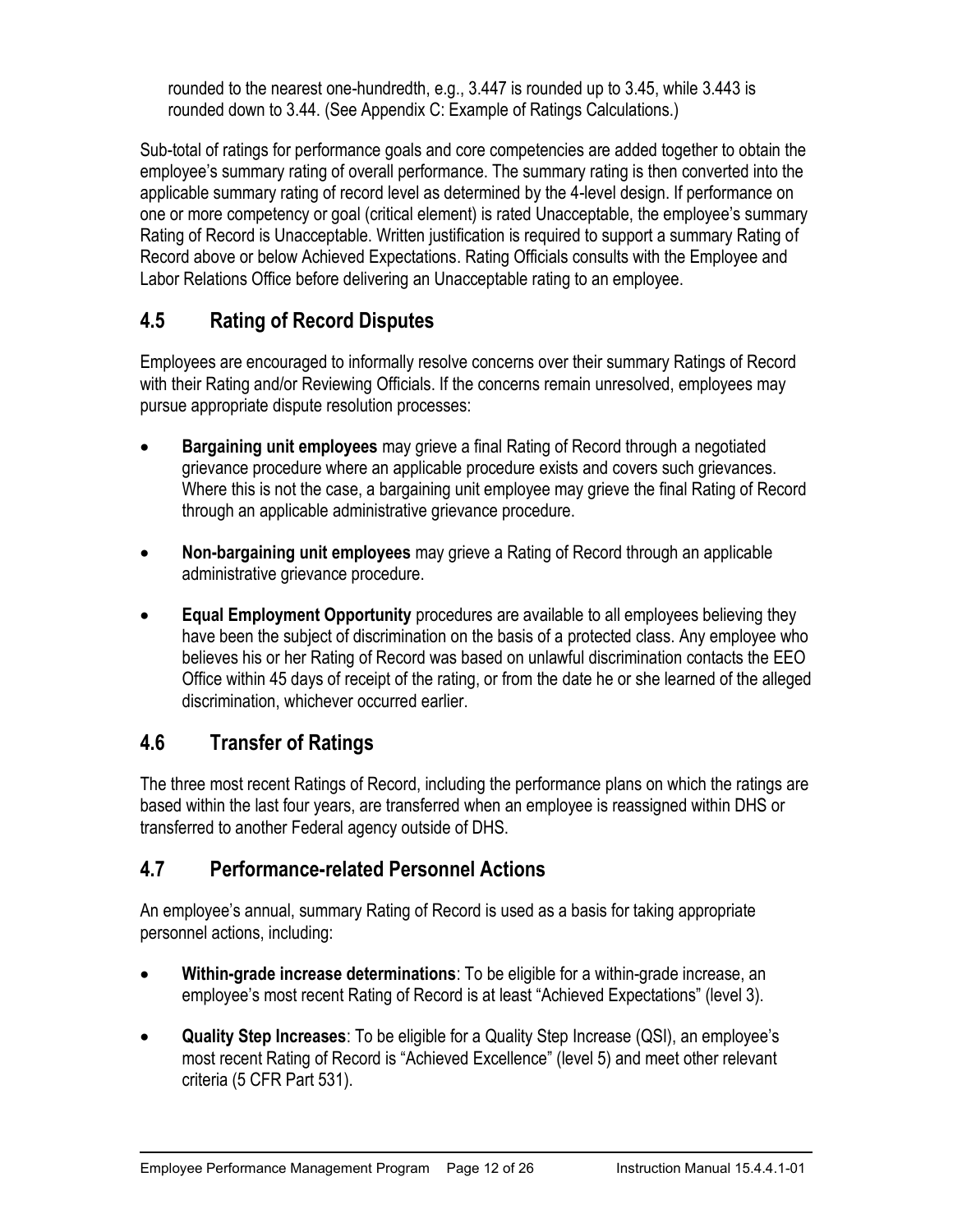- **Pay determinations**: Ratings of Record may be used in pay determinations under applicable laws or regulations.
- **Reduction-in-Force**: Ratings of Record are used during Reductions-In-Force (RIF) as provided in 5 CFR Part 351.
- **Promotions**: Ratings of Record are given due weight consistent with applicable laws or regulations in making selection and/or promotion decisions (5 CFR § 335.103 (c) (3)).
- **Awards**: Ratings of Record are used, consistent with applicable Federal award and recognition laws and regulations contained in 5 CFR Part 451 and prevailing Departmentwide Policy, as a basis for determining whether to grant individual cash and/or time off awards.
- **Other purposes**: Ratings of Record are used for other purposes consistent with governing law and regulations (including Directives and Instructions, and other policies of the Department), as well as negotiated agreements.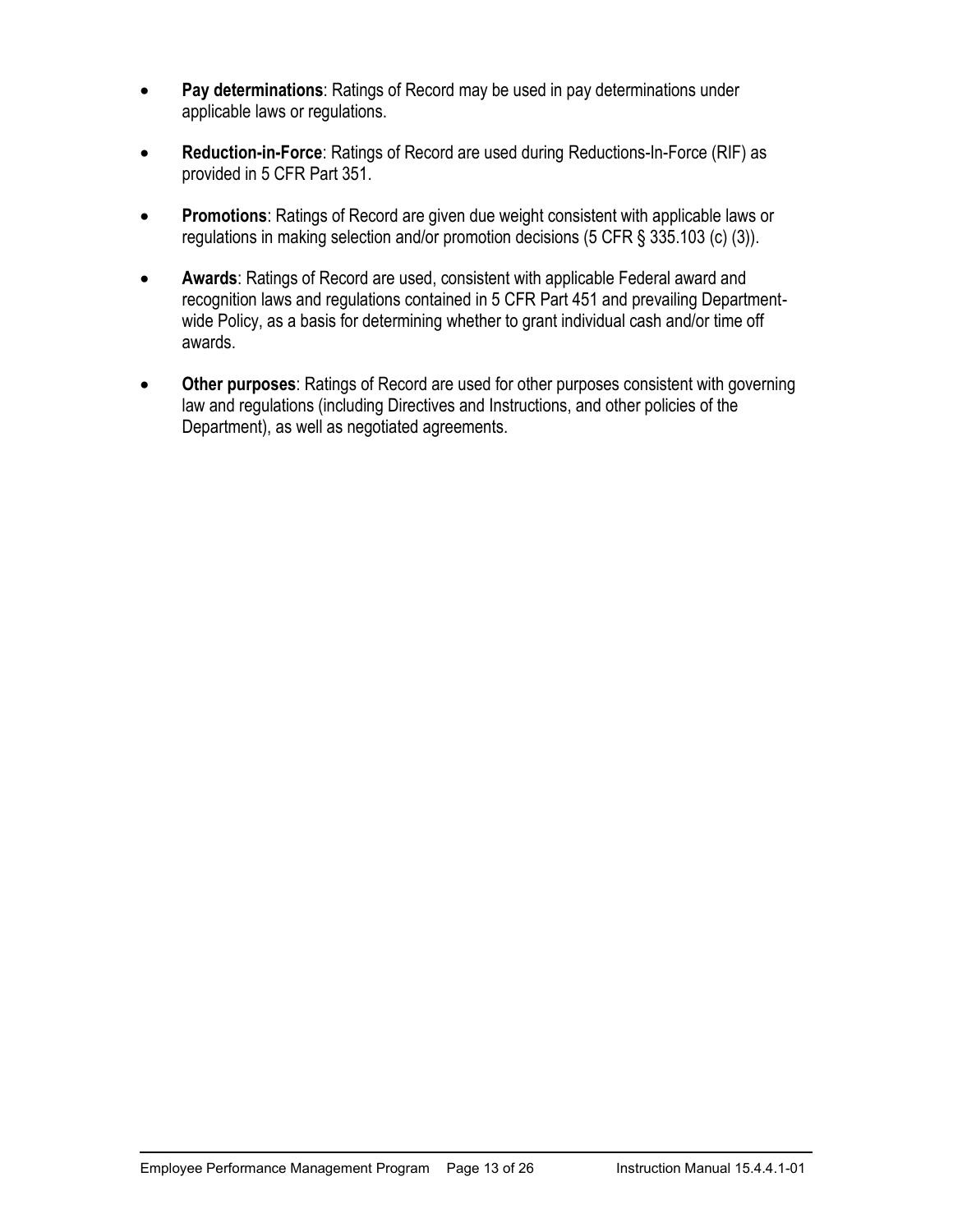#### **APPENDIX A**

#### **EMPLOYEE COVERAGE**

- A. The following employees are eligible for coverage:
	- 1. Employees of FPS who are covered by 5 USC Chapter 43, "Performance Appraisal," except as excluded below.
- B. The following employees are excluded from coverage:

*(Employees not covered by this program may be covered by other policy or procedures that apply to different categories of employees. Please contact the Workforce Planning Division for information on employees not covered by this Program Instruction.)*

- 1. Employees excluded pursuant to 5 USC § 4301(2):
	- a) an employee outside the United States who is paid in accordance with local native prevailing wage rates for the area in which employed.
	- b) an administrative law judge appointed under 5 USC § 3105.
	- c) an individual in the Senior Executive Service.
	- d) an individual appointed by the President.
	- e) an individual occupying a position not in the competitive service excluded from coverage by regulations of the OPM.
	- f) an individual who (i) is serving in a position under a temporary appointment for less than one year, (ii) agrees to serve without a performance evaluation, and (iii) not be considered for a reappointment or for an increase in pay based in whole or in part on performance.
- 2. Employees who are not expected to be employed longer than the 90-day minimum period.
- 3. Members of the uniformed military services.
- 4. Employees in Executive Schedule positions.
- 5. Senior Level (SL) and Scientific and Professional (ST) employees hired under 5 CFR Part 319.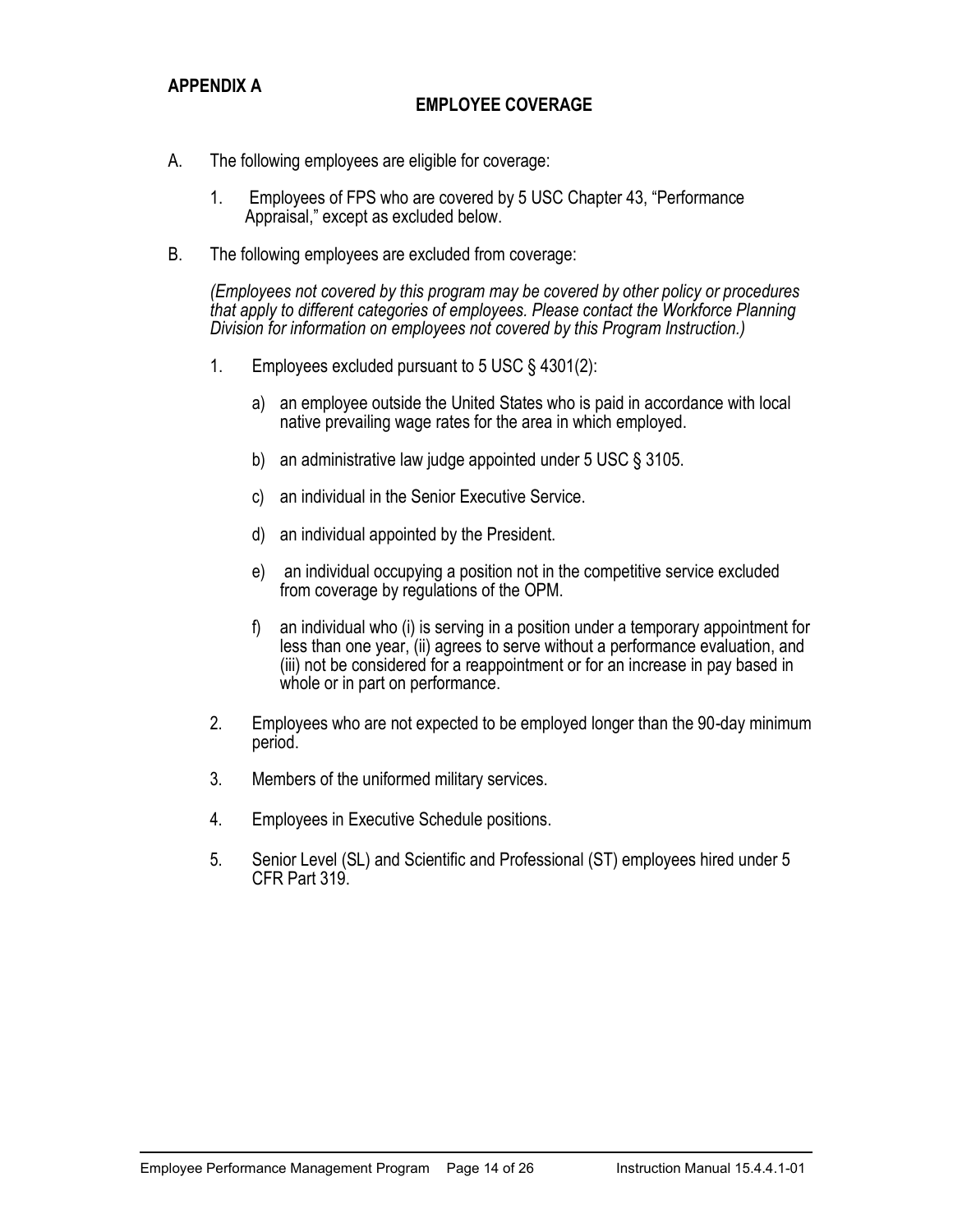### **Appendix B**

| <b>Employee Information</b>                                                    |                                              | ×           |                                     |
|--------------------------------------------------------------------------------|----------------------------------------------|-------------|-------------------------------------|
|                                                                                | <b>Employee Performance Appraisal Period</b> | Start - End |                                     |
|                                                                                |                                              |             |                                     |
| <b>Last Name</b>                                                               | <b>First Name</b>                            |             | <b>Middle Initial</b>               |
|                                                                                | GS                                           | 1801        | 12                                  |
| <b>Employee Identification Number</b><br>(standard component for specific you) | <b>Pay Plan</b>                              |             | Grade<br><b>Occupational Series</b> |
| DHS/FPS                                                                        | Inspector (LESO).                            |             |                                     |
| Organization                                                                   | <b>Position Title</b>                        |             | <b>Duty Location</b>                |
| <b>Rating Official Information</b>                                             |                                              |             |                                     |
| <b>Last Name</b>                                                               | <b>First Name</b>                            |             | Middle Initial                      |
|                                                                                | DHS/FPS                                      |             | Area Commander                      |
|                                                                                | Organization                                 |             | Position Title                      |
| <b>Reviewing Official Information</b>                                          |                                              |             |                                     |
|                                                                                |                                              |             |                                     |
| <b>Lost Name</b>                                                               | <b>First Name</b>                            |             | Middle Initial                      |
|                                                                                | <b>DHS/FPS</b>                               |             | District Commander                  |
|                                                                                | Organization                                 |             | <b>Position Title</b>               |
|                                                                                |                                              |             |                                     |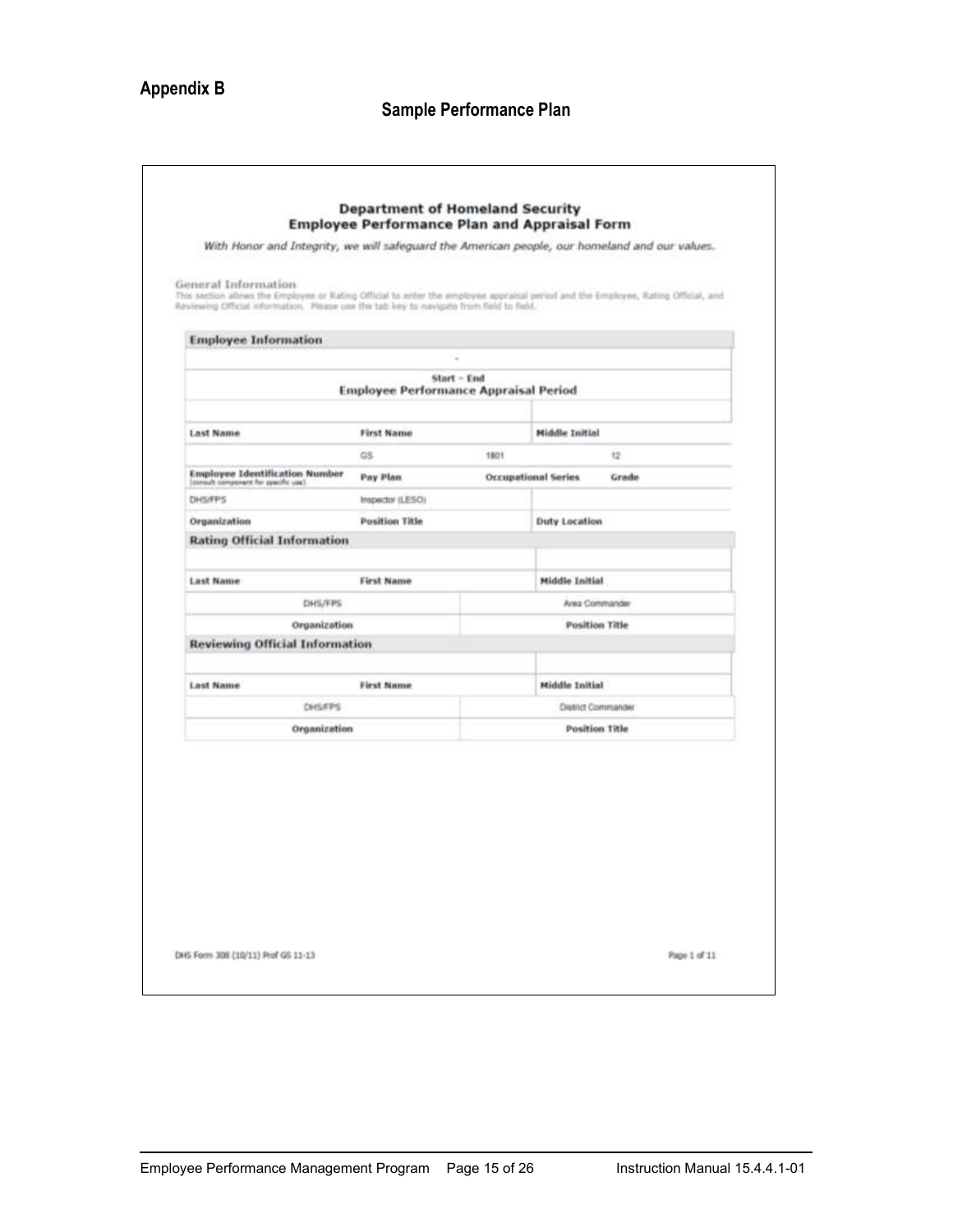#### **Department of Homeland Security Employee Performance Plan and Appraisal Form**

With Honor and Integrity, we will safeguard the American people, our homeland and our values.

#### Core Competencies

This section allows you to view the pre-established, critical core competencies and associated performance standards. Each core competency is critical which means that an Unacceptable determination in any one competency results in an overall Unacceptable These behavioral competencies were validated by the DHS workforce population. You cannot update or modify any of the information in this section. Please use the tab key to navigate through such of the critical competencies. Please refer to the<br>Performance Appraisal Rating Summary and Calculation Sheet (i.e., the Ratings Calculator) to vi core competency

Each critical competency is weighted equally and, together, makeup 40% of the overall performance rating. The critical performance goals makeup the other 60% of the overall performance rating and appear under the Performance Goals section of this document.

- 5 Achieved Excellence. The employee performed as described by the "Achieved Excellence" standard.<br>4 Exceeded Expectations. The employee performed at a level between "Achieved Excellence" standard and the ٠ "Achieved Expectations" standard.
- The employee performed as described by the "Achieved Expectations" standard.<br>The employee performed below the "Achieved Expectations" standard; action is required. **Achieved Expectations.**  $1 - Unacceptedable.$

#### Core Competency 1: COMMUNICATION

Actively listens and attends to nonverbal cues when responding to the questions, ideas, and concerns of others.<br>Communicates in an influential or persuasive manner, as appropriate. Writes in a clear and concise manner. Ora **Performance Standards** 

- . Achieved Expectations Apples effective listening skills and appropriately responds when communicating **ACTIVE AND ACTIVITY AND ACTIVITY AND ACTIVITY OF A CONSUMPTION** CONTROL AND THE UNIVERSITY CONDUCTS. SOLID AND THE UNIVERSITY OF THE UNIVERSITY OF THE UNIVERSITY OF THE UNIVERSITY OF THE UNIVERSITY OF THE UNIVERSITY OF TH editorial revisions.
- Achieved Excellence Additions at the Achieved Excellence level: Accurately reads and assesses more ambiguous situations and responds effectively. Effectively explains or defends viewpoint to audiences who hold opposing views. Independently and effectively tailors communication style (e.g., language, tone, and level of<br>specificity) and customizes communications to the audience.

#### Core Competency 2: CUSTOMER SERVICE

Communicates with customers to understand their needs. Works with customers to set expectations and keeps them<br>informed of issues or problems. Provides timely, flexible, and responsive services to customers.

#### **Performance Standards**

- Achieved Expectations Reaches out to customers to gather information about their requirements and needs; develops and delivers products or provides services to meet those needs in a timely manner. Discusses expectations with customers, keeps customers informed of problems that could impede progress, and suggests workable solutions. Responds to questions or requests from customers within reasonable time frames. Displays flexibility in responding to changing customer needs.
- Achieved Excellence Additions at the Achieved Excellence level: Independently develops creative and useful ideas that add significant value to products and services. Anticipates customer needs and resolves or avoids potential problems, maximizing customer satisfaction,

#### Core Competency 3: REPRESENTING THE AGENCY

Represents the agency and its interests in interactions with external parties. Ensures that interactions with and information provided to outside parties reflect positively on the agency. Enhances trust and credibility in the agency and its mission<br>through effective professional interactions with others outside the organization. Deals professiona external parties in difficult, tense, or emergency situations.

**Performance Standards** 

DHS Form 308 (10/11) Prof GS 11-13

Page 2 of 11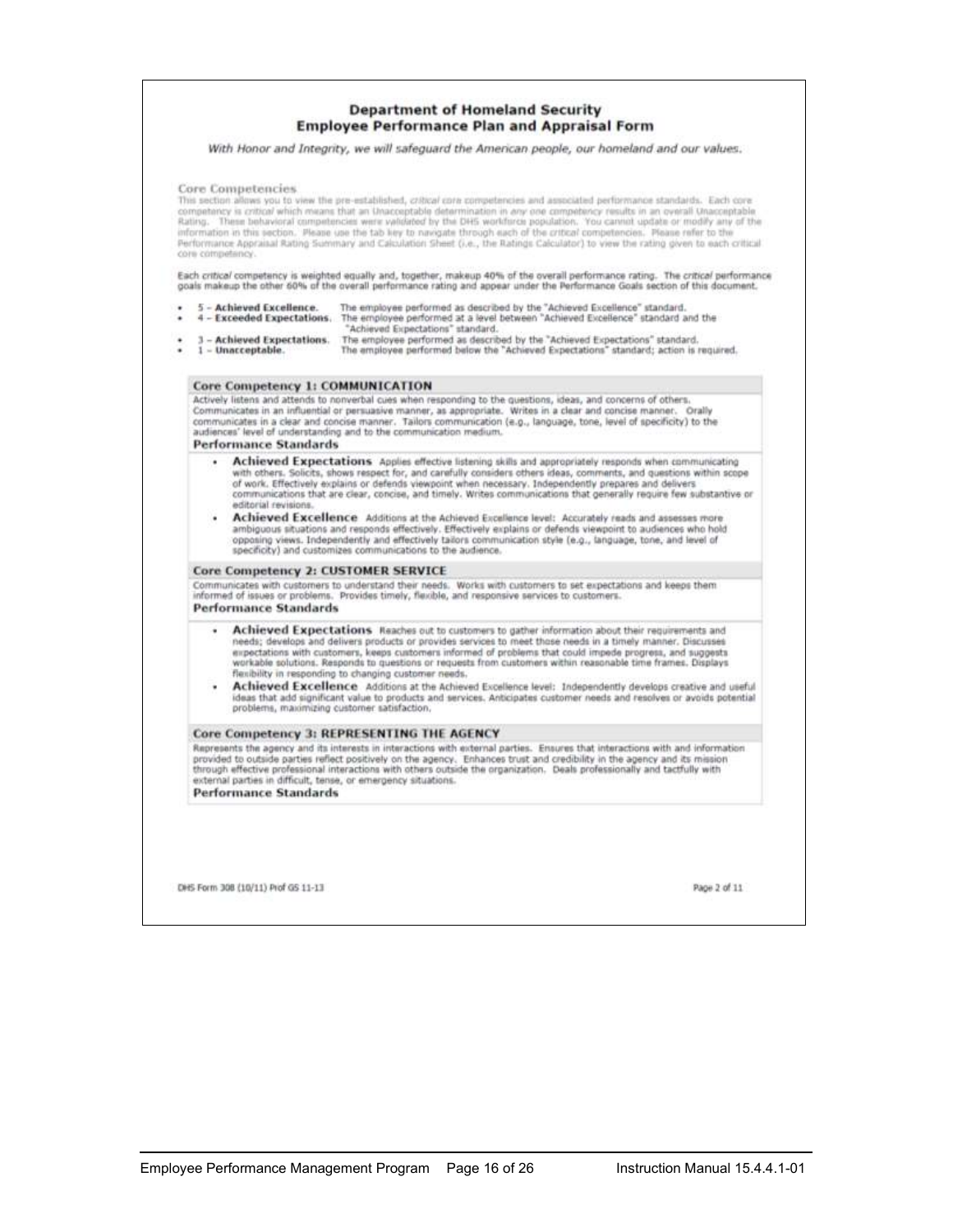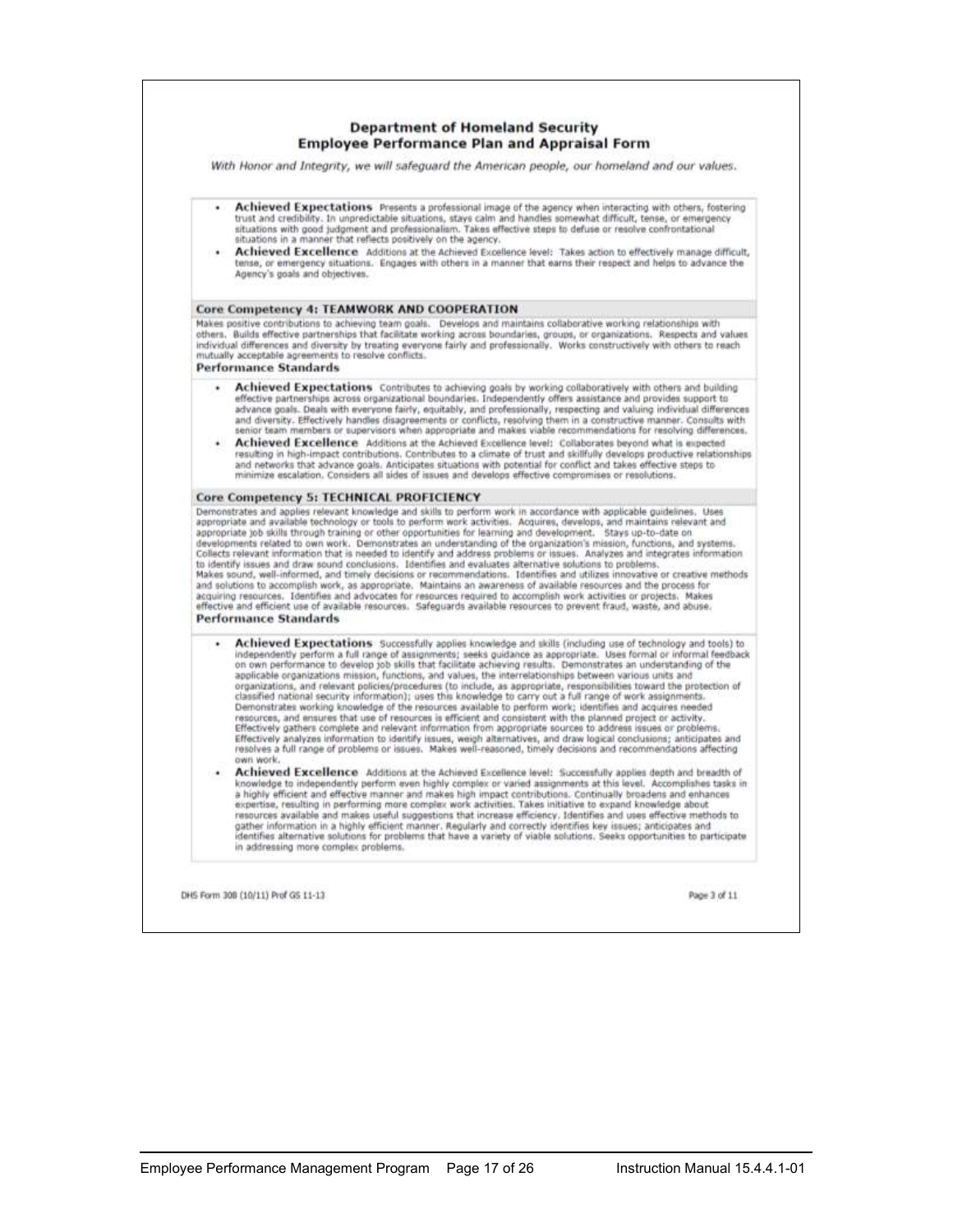|                                                                                                                       | <b>Department of Homeland Security</b><br><b>Employee Performance Plan and Appraisal Form</b>                                                                                                                                                                                                                                                                                                                                                                                                                                                                                         |  |
|-----------------------------------------------------------------------------------------------------------------------|---------------------------------------------------------------------------------------------------------------------------------------------------------------------------------------------------------------------------------------------------------------------------------------------------------------------------------------------------------------------------------------------------------------------------------------------------------------------------------------------------------------------------------------------------------------------------------------|--|
|                                                                                                                       | With Honor and Integrity, we will safeguard the American people, our homeland and our values.                                                                                                                                                                                                                                                                                                                                                                                                                                                                                         |  |
| Performance Goals<br>mach enticed goal.                                                                               | This section allows entry for up to 5 cobical Performance Goals for the employee. If more than 5 critical goals need to be added,<br>please use the Additional Goals/Comments section located on the last page of this document. Please use the tab key to navigate<br>from field to field. Please refer to the Annual Appraisal and Rating of Record section of this document to view the rating given to                                                                                                                                                                            |  |
| document.                                                                                                             | Each critical performance goal must be assigned a share to equal 100% and, together, makeup 60% of the overall performance<br>rating. For example, if the employee has 3 critical goals, they might be weighted as follows: 25%, 25%, and 50%. The critical<br>competencies makeup the other 40% of the overall performance rating and appear under the Core Competencies section of this                                                                                                                                                                                             |  |
| 5 - Achieved Excellence.<br>4 - Exceeded Expectations.<br>3 - Achieved Expectations.<br>٠<br>$1 - Unacceptable.$<br>٠ | The employee performed as described by the "Achieved Excellence" standard.<br>The employee performed at a level between "Achieved Excellence" standard and the<br>"Achieved Expectations" standard.<br>The employee performed as described by the "Achieved Expectations" standard.<br>The employee performed below the "Achieved Expectations" standard; action is required.                                                                                                                                                                                                         |  |
|                                                                                                                       | For each performance goal, please describe expected performance at the "Achieved Expectations" and "Achieved Excellence" levels.<br>These "performance standards" should include measures such as quality, quantity, timeliness, and/or cost effectiveness.                                                                                                                                                                                                                                                                                                                           |  |
|                                                                                                                       | :(Performance Goal 1 (provide a brief statement of what is to be achieved - Outcomes/Results<br>Protection: Enhance the protection of Federal facilities, their occupants, and visitors while facilitating the conduct of government<br>business. This protection goal will be met through a comprehensive set of law enforcement and physical security strategies focused<br>on providing a broad range of FPS services to customer agencies, tenants, and the visiting public.                                                                                                      |  |
| sector as a partner in this effort.<br>business                                                                       | Please Insert: the higher level Goal, Objective, or Mission of the organization and/or of the supervisor to which this goal aligns:<br>Quadrennial Homeland Security Review (QHSR) Mission 1 - Preventing Terrorism and Enhancing Security<br>QHSR Goal 1.3.4 - Protect government leaders and special events<br>NPPO Goal - Protect and strengthen the resilience of the nation's critical infrastructure and ensure the integration of the private<br>FPS Strategic Goal 1- Protect Federal facilities, their occupants, and visitors while facilitating the conduct of government- |  |
| <b>Achieved Expectations:</b><br>current applicable policy,                                                           | In order to meet Expectations, all of the following must be completed within your assigned portfolio and in accordance with                                                                                                                                                                                                                                                                                                                                                                                                                                                           |  |
|                                                                                                                       | 1) Participate in a minimum of SIX (6) stakeholder meetings or trainings per quarter, such as Active Shooter Awareness<br>Training, security awareness training, and other stakeholder training activities.                                                                                                                                                                                                                                                                                                                                                                           |  |
|                                                                                                                       | 2) Respond to calls for service and complete required reports, such as form 3155, within 24 hours of an incident.                                                                                                                                                                                                                                                                                                                                                                                                                                                                     |  |
|                                                                                                                       | 3) Provide peer guidance/mentoring to Inspectors on at least a quarterly basis and provide evidence in writing of activities<br>performed (e.g., Shared Drive, Email, other preferred method).                                                                                                                                                                                                                                                                                                                                                                                        |  |
|                                                                                                                       | 4) Assist Area Commander with the planning of, and/or participate in FOUR (4) Operation Shields.                                                                                                                                                                                                                                                                                                                                                                                                                                                                                      |  |
| accordance with FPS policy.                                                                                           | 5) Maintain all mandatory Law Enforcement qualifications (i.e. Weapons) and certifications as a condition of employment and in                                                                                                                                                                                                                                                                                                                                                                                                                                                        |  |
| guidance/mentoring process.                                                                                           | 6) Meet twice a year with Area Commander to provide ONE (1) written recommendation per meeting on the peer                                                                                                                                                                                                                                                                                                                                                                                                                                                                            |  |
| <b>Achieved Excellence:</b><br>Achieved Encellence.                                                                   | In addition to meeting Expectations, Exceeded Expectations can be achieved by meeting ONE (1) of the following, Excellence can<br>be achieved by meeting 75% or more of the following; alternatively, the Itating Official shall provide written justification of                                                                                                                                                                                                                                                                                                                     |  |
| to an AUSA or other prosecuting authority.                                                                            | 1) Present a case for prosecution by providing a properly completed comprehensive police report approved by the Rating Official                                                                                                                                                                                                                                                                                                                                                                                                                                                       |  |
|                                                                                                                       | 2) Participate in at least THREE (3) additional advanced trainings (e.g., DHScovery, NPPD Professional Development<br>opportunities, External opportunities or FLETC advanced training) and provide evidence, in writing, of completion.                                                                                                                                                                                                                                                                                                                                              |  |
|                                                                                                                       |                                                                                                                                                                                                                                                                                                                                                                                                                                                                                                                                                                                       |  |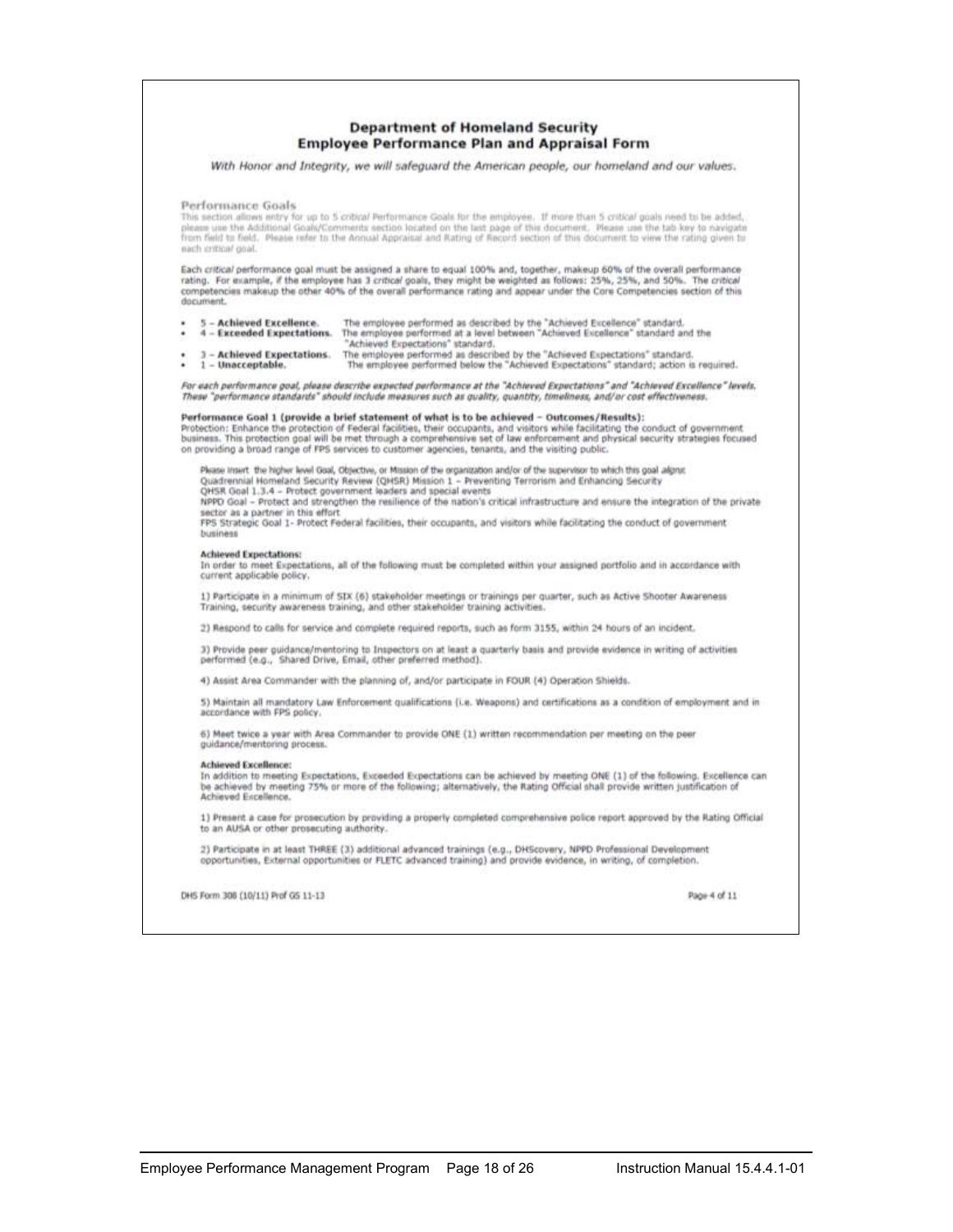| <b>Employee Performance Plan and Appraisal Form</b>                                                                                                                                                                                                                                                                                                                                                                                             |
|-------------------------------------------------------------------------------------------------------------------------------------------------------------------------------------------------------------------------------------------------------------------------------------------------------------------------------------------------------------------------------------------------------------------------------------------------|
| With Honor and Integrity, we will safeguard the American people, our homeland and our values.                                                                                                                                                                                                                                                                                                                                                   |
| 3) Take on collateral duties such as Field Training Inspector, Firearms Instructor, Defensive Tactics Instructor and provide<br>evidence in writing of duties performed (e.g., EIS, Shared Drive, Email, other preferred method).                                                                                                                                                                                                               |
| 4) Coordinate with Area Commander to support budget development activities and provide evidence in writing of activities<br>performed (e.g., EIS, Shared Drive, Email, other preferred method).                                                                                                                                                                                                                                                 |
| Weight: 25%                                                                                                                                                                                                                                                                                                                                                                                                                                     |
| Comments (If appropriate):                                                                                                                                                                                                                                                                                                                                                                                                                      |
| Performance Goal 2 (provide a brief statement of what is to be achieved - Outcomes/Results):<br>PSO Management: Conduct Post Inspections and other PSO oversight and training activities to ensure the effectiveness of the PSO<br>waridorce.                                                                                                                                                                                                   |
| Please insert the higher level Goal, Objective, or Mission of the organization and/or of the supervisor to which this goal aligns:                                                                                                                                                                                                                                                                                                              |
| QH5R Mission 1 - Preventing Terrorism and Enhancing Security<br>QHSR Goal 1.3 - Manage risks the critical infrastructure, key leadership and events                                                                                                                                                                                                                                                                                             |
| NPPD Goal - Protect and strengthen the resilience of the nation's critical infrastructure and ensure the integration of the private<br>sector as a partner in this effort                                                                                                                                                                                                                                                                       |
| FPS Strategic Goal 1- Protect Federal facilities, their occupants, and visitors while facilitating the conduct of government<br>business                                                                                                                                                                                                                                                                                                        |
| FPS Strategic Goal 4 - Support operations with risk-based and accountability focused management and oversight                                                                                                                                                                                                                                                                                                                                   |
| <b>Achieved Expectations:</b><br>In order to meet Expectations, all of the following must be completed within your assigned portfolio and in accordance with<br>current applicable policy.                                                                                                                                                                                                                                                      |
| 1) Complete 96% of Post Inspections and record the inspections in EIS within 24 hours.                                                                                                                                                                                                                                                                                                                                                          |
| 2) Address any observed deficiencies and make on-the-spot corrections.                                                                                                                                                                                                                                                                                                                                                                          |
| Achieved Excellence:<br>In addition to meeting Expectations, Exceeded Expectations can be achieved by meeting ONE (1) of the following. Excellence can<br>be achieved by meeting 75% or more of the following; alternatively, the Rating Official shall provide written justification of<br>Achieved Excellence.                                                                                                                                |
| 1) Collaborate with the PSOPM and/or COR to provide at least TWO (2) PSO trainings to include, but not be limited to, on-the-<br>spot training and provide documentation.                                                                                                                                                                                                                                                                       |
| 2) Complete 98% of PSO Post Inspections and ensure the inspections are properly documented and recorded in EIS; and/or<br>perform any other PSD contract performance monitoring activities.                                                                                                                                                                                                                                                     |
| 3) Participate in ONE (1) collaborative effort (Integrated Project Team, Working Group, Committee, Special Project, etc) with<br>internal and/or external members and provide briefing to Regional Leadership.                                                                                                                                                                                                                                  |
| Weight: 25%                                                                                                                                                                                                                                                                                                                                                                                                                                     |
| Comments (If appropriate):                                                                                                                                                                                                                                                                                                                                                                                                                      |
| Performance Goal 3 (provide a brief statement of what is to be achieved - Outcomes/Results):<br>Facility Security Assessments (FSA): Conduct FSA utilizing the Modified Infrastructure Survey Tool (MIST) in accordance with policy<br>and standard operating procedures. Present the results of the FSA to the appropriate Facility Security Committee in accordance with<br>the Interagency Security Committee (ISC) standard and FPS policy. |
| Please insurt the higher level Goal, Objective, or Mission of the organization and/or of the supervisor to which this goal aligns:<br>QHSR Mission 1 - Preventing Terrorism and Enhancing Security<br>QHSR Goal 1.3 - Manage risks the critical infrastructure, key leadership and events<br>NPPD Goal - Protect and strengthen the resilience of the nation's critical infrastructure and ensure the integration of the private                |
| sector as a partner in this effort<br>FPS Strategic Goal 1- Protect Federal facilities, their occupants, and visitors while facilitating the conduct of government                                                                                                                                                                                                                                                                              |
| business.<br>FPS Strategic Goal 2 - Inform and enhance operations through engagement with stakeholders and the interagency community                                                                                                                                                                                                                                                                                                            |
| DHS Form 308 (10/11) Prof GS 11-13<br>Page 5 of 11                                                                                                                                                                                                                                                                                                                                                                                              |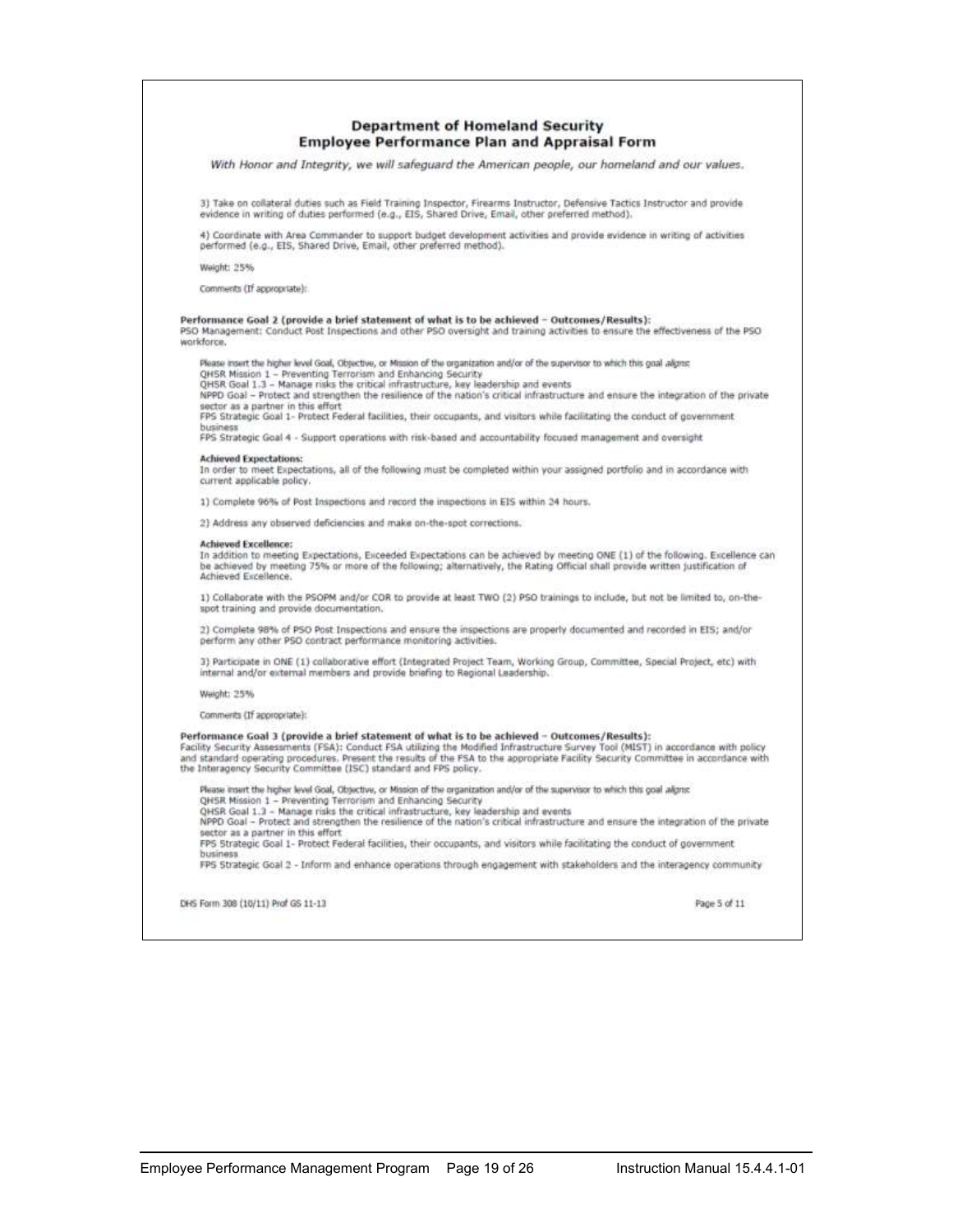| <b>Department of Homeland Security</b>              |  |
|-----------------------------------------------------|--|
| <b>Employee Performance Plan and Appraisal Form</b> |  |

With Honor and Integrity, we will safeguard the American people, our homeland and our values.

#### **Achieved Expectations:**

In order to meet Expectations, all of the following must be completed within your assigned portfolio and in accordance with<br>current applicable policy.

1) Attend and participate in 95% of pre-scheduled PSC meetings.

2) Visit each assigned facility, at least once per quarter, to communicate with the property manager or Designated Official.

3) Conduct 96% of FSAs in accordance with the FSA Manual.

4) Present 96% of FSAs in accordance with the FSA Manual.

5) Conduct 96% of scheduled Facility Security Level determinations.

Achieved Excellence:<br>In addition to meeting Expectations, Exceeded Expectations can be achieved by meeting ONE (1) of the following. Excellence can be achieved by meeting 75% or more of the following; alternatively, the Rating Official shall provide written justification of<br>Achieved Excellence.

1) Provide assistance regarding the FSC presentation preparation and FSA completion advice for other Inspectors.

2) Communicate quarterly with GSA Property Managers to ensure all assigned facilities are posted with current Rules and<br>Regulations Governing Conduct on Federal Property, Title 41, CFR, Part 102-74, Subpart C.

3) Complete 98% of FSA's on time and with no returns for revision from the Regional office.

4) Attend and participate in greater than 98% of scheduled FSC meetings.

Weight: 25%

Comments (If appropriate):

| Performance Goal 4 (provide a brief statement of what is to be achieved - Outcomes/Results):<br>Technical Countermeasures: Manage existing countermeasures in place in Federal facilities and facilitate the installation and<br>implementation of new, upgraded or expanded countermeasures in those facilities.                                                                                                                                                                                                                                                                                                  |              |
|--------------------------------------------------------------------------------------------------------------------------------------------------------------------------------------------------------------------------------------------------------------------------------------------------------------------------------------------------------------------------------------------------------------------------------------------------------------------------------------------------------------------------------------------------------------------------------------------------------------------|--------------|
| Please insert the higher level Goal, Objective, or Mission of the organization and/or of the supervisor to which this goal aligns:<br>OHSR Mission 1 - Preventing Terrorism and Enhancing Security<br>QHSR Goal 1.3 - Manage risks the critical infrastructure, key leadership and events<br>NPPD Goal - Protect and strengthen the resilience of the nation's critical infrastructure and ensure the integration of the private<br>sector as a partner in this effort<br>FPS Strategic Goal 1- Protect Federal facilities, their occupants, and visitors while facilitating the conduct of government<br>business |              |
| <b>Achieved Expectations:</b><br>In order to meet Expectations, all of the following must be completed within your assigned portfolio and in accordance with<br>current applicable policy.                                                                                                                                                                                                                                                                                                                                                                                                                         |              |
| 1) Conduct functionality testing on all FPS-owned technical countermeasures at 96% of assigned facilities.                                                                                                                                                                                                                                                                                                                                                                                                                                                                                                         |              |
| 2) Submit repair requests or coordinate for repair of inoperable countermeasures within 24 hours of notification/incident for all<br>major technical countermeasures at assigned facilities and in accordance with regional deadlines.                                                                                                                                                                                                                                                                                                                                                                             |              |
| DHS Form 308 (10/11) Prof GS 11-13                                                                                                                                                                                                                                                                                                                                                                                                                                                                                                                                                                                 | Page 6 of 11 |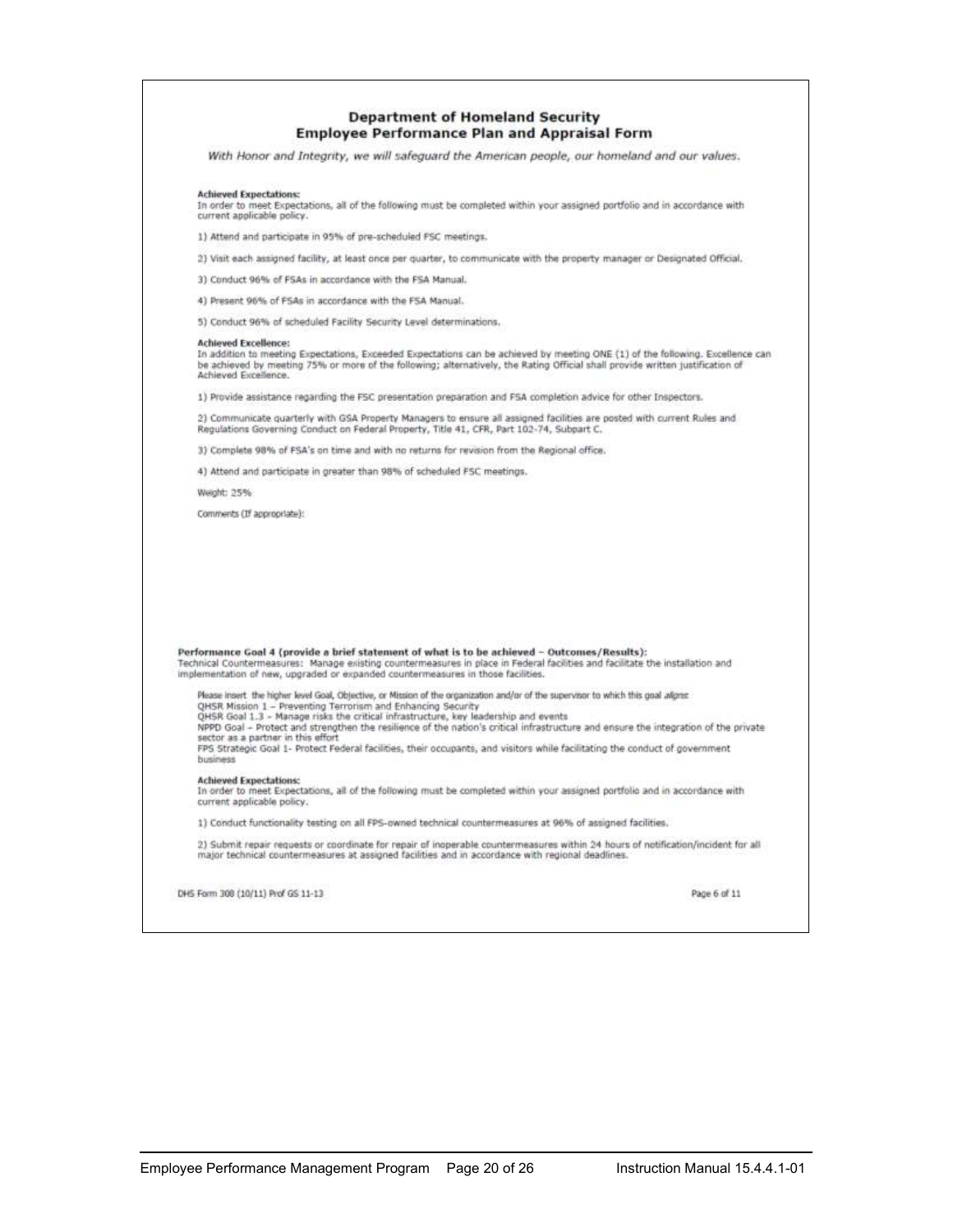| <b>Department of Homeland Security</b><br><b>Employee Performance Plan and Appraisal Form</b>                                                                                                                                                                                                                 |  |
|---------------------------------------------------------------------------------------------------------------------------------------------------------------------------------------------------------------------------------------------------------------------------------------------------------------|--|
| With Honor and Integrity, we will safeguard the American people, our homeland and our values.                                                                                                                                                                                                                 |  |
| 3) Assist other Inspectors with at least TWO (2) FSC-approved technical countermeasure projects as authorized by the Area<br>Commander.                                                                                                                                                                       |  |
| 4) Assist Area Commander in program management and annual review of technical countermeasures program and request<br>feedback on performance.                                                                                                                                                                 |  |
| Achieved Excellence: In addition to meeting Expectations, Exceeded Expectations can be achieved by meeting ONE (1) of the<br>following. Excellence can be achieved by meeting 75% or more of the following; alternatively, the Rating Official shall provide<br>written justification of Achieved Excellence. |  |
| 1) Conduct functionality testing on all FPS-owned technical countermeasures at 98% of assigned facilities.                                                                                                                                                                                                    |  |
| 2) Research training opportunity to become advanced or specialized in a countermeasure subject area and present proposal to<br>attend training to Area Commander.                                                                                                                                             |  |
| Weight: 25%                                                                                                                                                                                                                                                                                                   |  |
| Comments (If appropriate):                                                                                                                                                                                                                                                                                    |  |
| Performance Goal 5 (provide a brief statement of what is to be achieved - Outcomes/Results):                                                                                                                                                                                                                  |  |
| Please insert the higher level Goal, Objective, or Mission of the organization and/or of the supervisor to which this goal aligns:                                                                                                                                                                            |  |
| <b>Achieved Expectations:</b>                                                                                                                                                                                                                                                                                 |  |
| <b>Achieved Excellence:</b>                                                                                                                                                                                                                                                                                   |  |
| Weight:<br>$-26$                                                                                                                                                                                                                                                                                              |  |
| Comments (If appropriate):                                                                                                                                                                                                                                                                                    |  |
| Additional Goals (as appropriate)                                                                                                                                                                                                                                                                             |  |
| This section shall be used for any goal overflow throughout the document (i.e. performance goals, comments). If additional<br>performance goals are entered here, please use the format below.                                                                                                                |  |
| <b>Performance Goal</b><br>(provide a brief statement of what is to be achieved - Outcomes/Results):                                                                                                                                                                                                          |  |
| Please insert: the higher level Goal, Objective, or Mission of the organization and/or of the supervisor to which this goal allons:                                                                                                                                                                           |  |
| <b>Achieved Expectations:</b>                                                                                                                                                                                                                                                                                 |  |
| <b>Achieved Excellence:</b>                                                                                                                                                                                                                                                                                   |  |
| Weight:                                                                                                                                                                                                                                                                                                       |  |
| Comments (If appropriate):                                                                                                                                                                                                                                                                                    |  |
| <b>Performance Goal</b><br>(provide a brief statement of what is to be achieved - Outcomes/Results):                                                                                                                                                                                                          |  |
| Please insert the higher level Goal, Objective, or Mission of the organization and/or of the supervisor to which this goal aligns:                                                                                                                                                                            |  |
| <b>Achieved Expectations:</b>                                                                                                                                                                                                                                                                                 |  |
|                                                                                                                                                                                                                                                                                                               |  |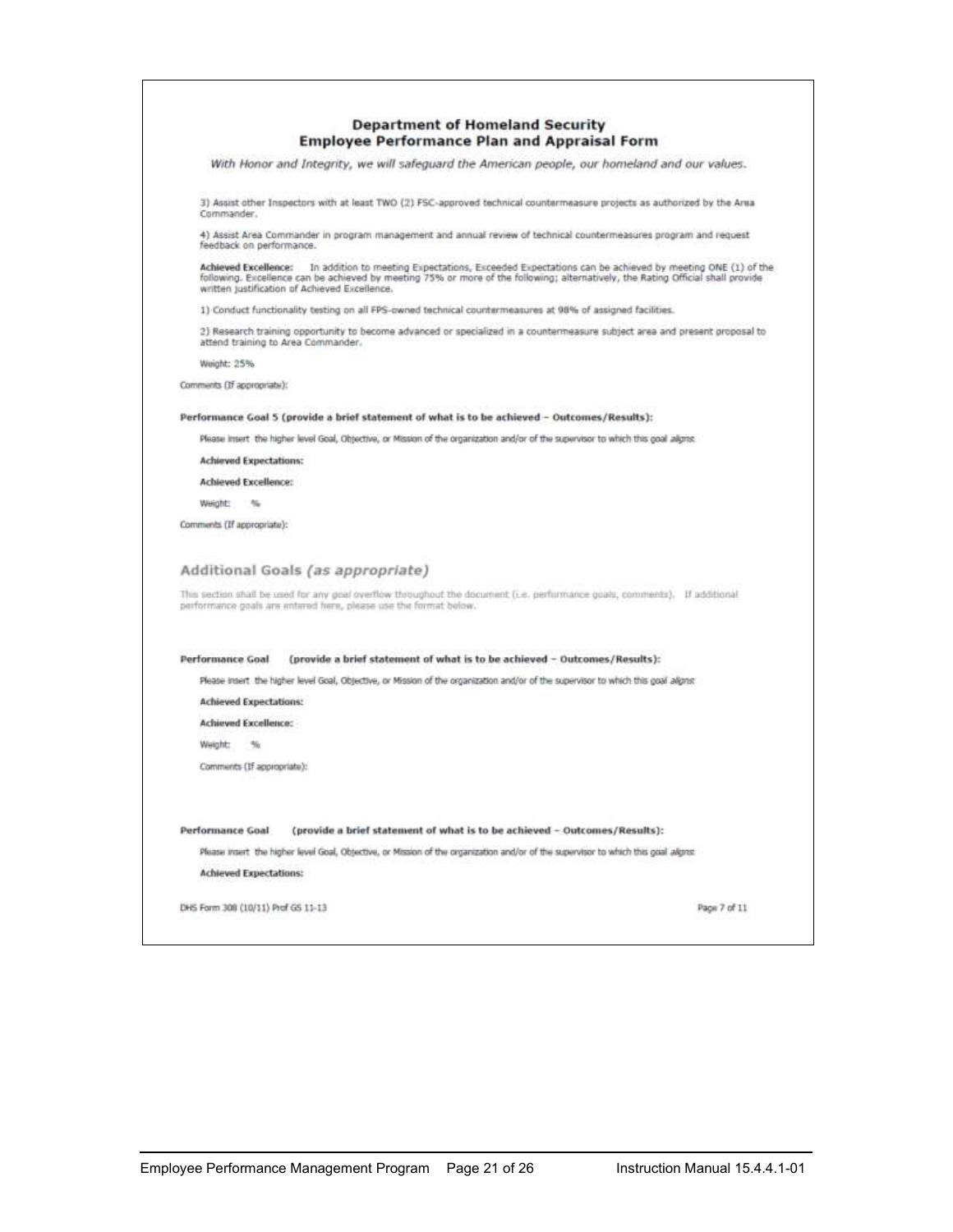| With Honor and Integrity, we will safeguard the American people, our homeland and our values.                                                   |  |
|-------------------------------------------------------------------------------------------------------------------------------------------------|--|
|                                                                                                                                                 |  |
| Performance Plan Acknowledgements & Comments<br>This acknowledges the start of the employee performance plan and the employee appraisal period. |  |
| I certify that the performance goals have been reviewed and approved by the Reviewing Official.                                                 |  |
|                                                                                                                                                 |  |
| Rating Official Comments:                                                                                                                       |  |
| I have discussed my performance plan with my Rating Official.                                                                                   |  |
| Employee Comments:                                                                                                                              |  |
|                                                                                                                                                 |  |
|                                                                                                                                                 |  |
| Mid-Cycle Review Acknowledgements<br>At least one formal mid-cycle review is required during the appraisal period.                              |  |
| I certify that the mandatory formal mid-cycle progress review and discussion occurred.                                                          |  |
|                                                                                                                                                 |  |
| Rating Official Comments:                                                                                                                       |  |
| Employee Comments:                                                                                                                              |  |
|                                                                                                                                                 |  |
|                                                                                                                                                 |  |
|                                                                                                                                                 |  |
|                                                                                                                                                 |  |
|                                                                                                                                                 |  |
|                                                                                                                                                 |  |
|                                                                                                                                                 |  |
|                                                                                                                                                 |  |
|                                                                                                                                                 |  |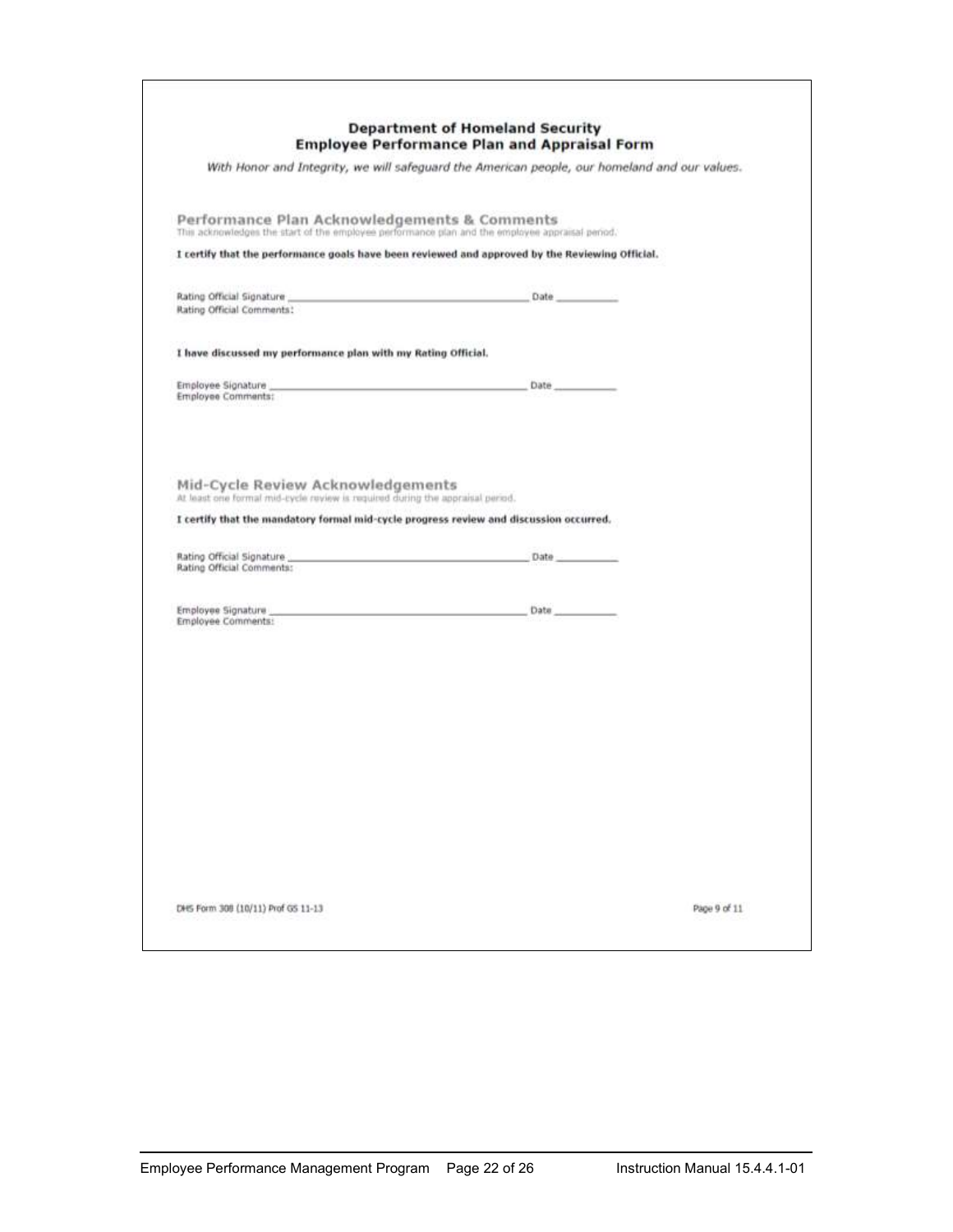|                                                                                                                                                                                                                                                                                                                                                                                                                                                                                                 | <b>Employee Performance Plan and Appraisal Form</b>                                           |
|-------------------------------------------------------------------------------------------------------------------------------------------------------------------------------------------------------------------------------------------------------------------------------------------------------------------------------------------------------------------------------------------------------------------------------------------------------------------------------------------------|-----------------------------------------------------------------------------------------------|
|                                                                                                                                                                                                                                                                                                                                                                                                                                                                                                 | With Honor and Integrity, we will safeguard the American people, our homeland and our values. |
| Progress Review Acknowledgements & Comments (optional)<br>This section in provided for any additional progress reviews that may occur throughout the performance cycle.                                                                                                                                                                                                                                                                                                                         |                                                                                               |
| A progress review discussion occurred.                                                                                                                                                                                                                                                                                                                                                                                                                                                          |                                                                                               |
| Employee Comments:                                                                                                                                                                                                                                                                                                                                                                                                                                                                              |                                                                                               |
|                                                                                                                                                                                                                                                                                                                                                                                                                                                                                                 |                                                                                               |
| Rating Official Comments:                                                                                                                                                                                                                                                                                                                                                                                                                                                                       |                                                                                               |
| Interim Evaluation Acknowledgements & Comments (as appropriate)                                                                                                                                                                                                                                                                                                                                                                                                                                 |                                                                                               |
|                                                                                                                                                                                                                                                                                                                                                                                                                                                                                                 |                                                                                               |
|                                                                                                                                                                                                                                                                                                                                                                                                                                                                                                 |                                                                                               |
|                                                                                                                                                                                                                                                                                                                                                                                                                                                                                                 |                                                                                               |
|                                                                                                                                                                                                                                                                                                                                                                                                                                                                                                 |                                                                                               |
|                                                                                                                                                                                                                                                                                                                                                                                                                                                                                                 |                                                                                               |
| An Interim Evaluation is defined as a narrative description of an employee's performance as measured against the performance<br>when preparing a final Ratings of Record.                                                                                                                                                                                                                                                                                                                       |                                                                                               |
| expectations set forth in a Performance Plan. Under certain circumstances supervisors will prepare "Interim Evaluations" of<br>performance prior to the conclusion of the Rating Cycle. Please consult your Human resources Office for an explanation of when<br>Interim Evaluations are to be prepared. Interim Evaluations will be considered by employees' permanent supervisors-of- record<br>An Interim Evaluation discussion occurred.<br>Rating Official Comments:<br>Employee Comments: |                                                                                               |
|                                                                                                                                                                                                                                                                                                                                                                                                                                                                                                 |                                                                                               |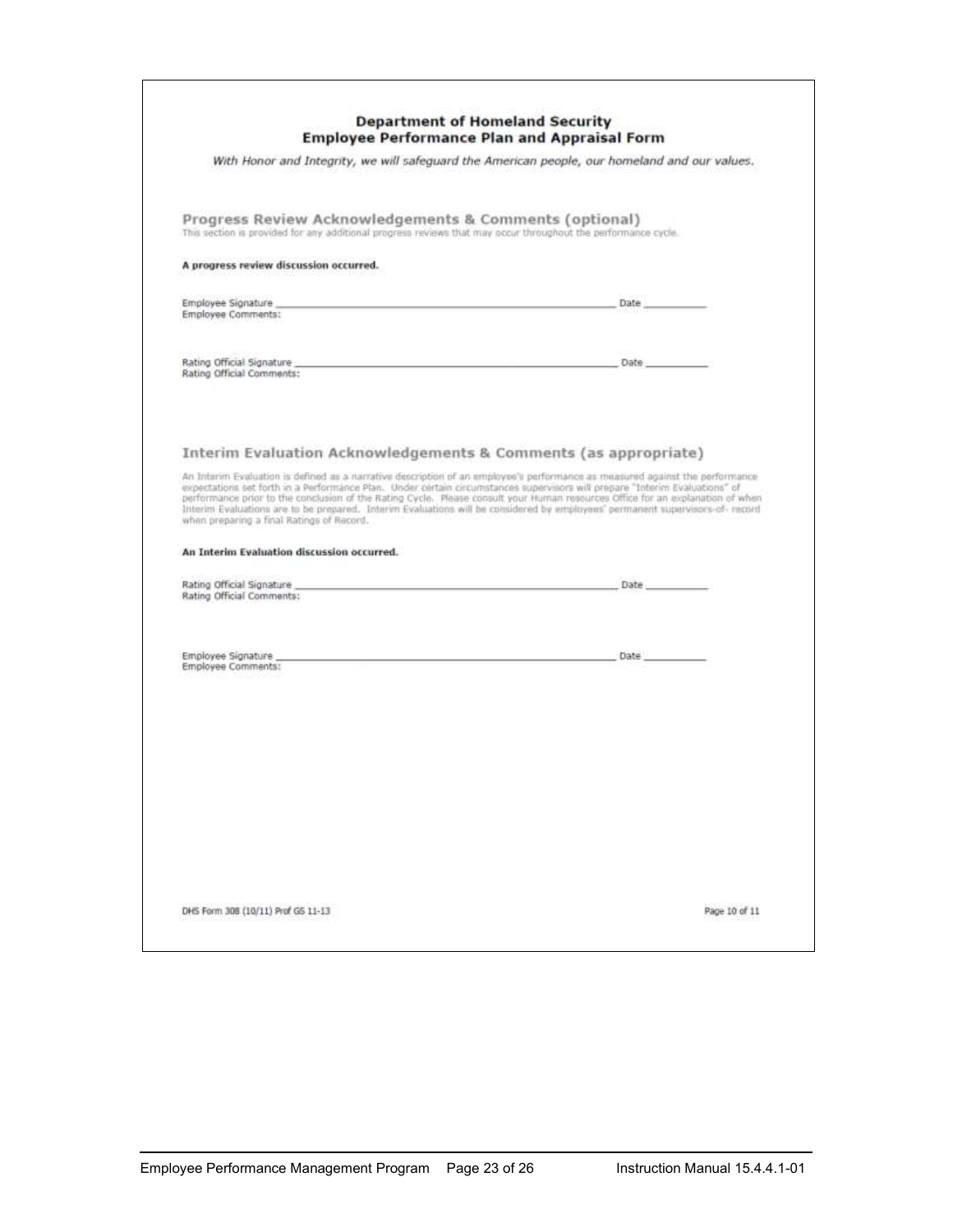#### **Summary Rating Calculator for 4-Level Design Example for Non-Supervisors**

|                    |                                                                          | <b>Performance Goals</b>      |                                                      |                              |                                      |
|--------------------|--------------------------------------------------------------------------|-------------------------------|------------------------------------------------------|------------------------------|--------------------------------------|
| GOAL#              | <b>Brief Description</b>                                                 | Weight                        | <b>Performance Rating</b><br>(pick from list)        | Points (auto<br>populated)   |                                      |
| 1                  | Performance Goal 1                                                       | 25.00%                        | 4 - Exceeded Expectations                            | 1.000                        |                                      |
| $\overline{2}$     | Performance Goal 2                                                       | 25.00%                        | 3 - Achieved Expectations                            | 0.750                        |                                      |
| 3                  | Performance Goal 3                                                       | 25.00%                        | 4 - Exceeded Expectations                            | 1.000                        |                                      |
| $\overline{4}$     | Performance Goal 4                                                       | 25.00%                        | 5 - Achieved Excellence                              | 1.250                        |                                      |
| 5                  |                                                                          |                               |                                                      |                              |                                      |
| 6                  |                                                                          |                               |                                                      |                              |                                      |
| $\overline{7}$     |                                                                          |                               |                                                      |                              |                                      |
| 8                  |                                                                          |                               |                                                      |                              |                                      |
| 9                  |                                                                          |                               |                                                      |                              |                                      |
| 10                 |                                                                          |                               |                                                      |                              |                                      |
|                    | <b>Total</b>                                                             | 100.00%                       | <= Weights must total 100%                           | 4.000                        |                                      |
|                    |                                                                          | Competencies                  |                                                      |                              |                                      |
| Competency #       | <b>Brief Description</b><br>(copy competency name from Performance Plan) | Weight<br>(auto<br>populated) | Performance Rating (pick from<br>list)               | Points (auto<br>populated)   |                                      |
| 1                  | Communication                                                            | 20.00%                        | 5 - Achieved Excellence                              | 1.000                        |                                      |
| $\overline{2}$     | <b>Customer Service</b>                                                  | 20.00%                        | 5 - Achieved Excellence                              | 1.000                        |                                      |
| 3                  | Representing the Agency                                                  | 20.00%                        | 4 - Exceeded Expectations                            | 0.800                        |                                      |
| $\overline{4}$     | Teamwork & Cooperation                                                   | 20.00%                        | 5 - Achieved Excellence                              | 1.000                        |                                      |
| 5                  | <b>Technical Proficiency</b>                                             | 20.00%                        | 5 - Achieved Excellence                              | 1.000                        |                                      |
| 6                  |                                                                          |                               |                                                      |                              |                                      |
| $\overline{7}$     |                                                                          |                               |                                                      |                              |                                      |
| 8                  |                                                                          |                               |                                                      |                              |                                      |
|                    | <b>Total</b>                                                             | 100.00%                       |                                                      | 4.800                        |                                      |
|                    |                                                                          | <b>Rating Calculation</b>     |                                                      |                              |                                      |
| Category           |                                                                          |                               | <b>Points Earned</b>                                 | % of Rating                  | <b>Points Toward Rating</b>          |
| Performance Goals  |                                                                          | 4.000                         |                                                      | 60%                          | 2.4                                  |
| Competencies       |                                                                          | 4.800                         |                                                      | 40%                          | 1.92                                 |
|                    |                                                                          |                               |                                                      | <b>Total</b>                 | 4.32                                 |
|                    |                                                                          |                               | Rating of Record (or Interim Rating, as appropriate) |                              |                                      |
| <b>Point Scale</b> |                                                                          |                               | <b>Summary Rating Descriptions</b>                   |                              | Rating of Record (or Interim Rating) |
| 4.5 or more        |                                                                          |                               | Achieved Excellence                                  |                              |                                      |
| $3.5 - 4.49$       |                                                                          |                               | <b>Exceeded Expectations</b>                         |                              |                                      |
| $3.0 - 3.49$       |                                                                          |                               | Achieved Expectations                                | <b>Exceeded Expectations</b> |                                      |
| < 3.0              |                                                                          |                               | Unacceptable                                         |                              |                                      |
|                    |                                                                          |                               |                                                      |                              |                                      |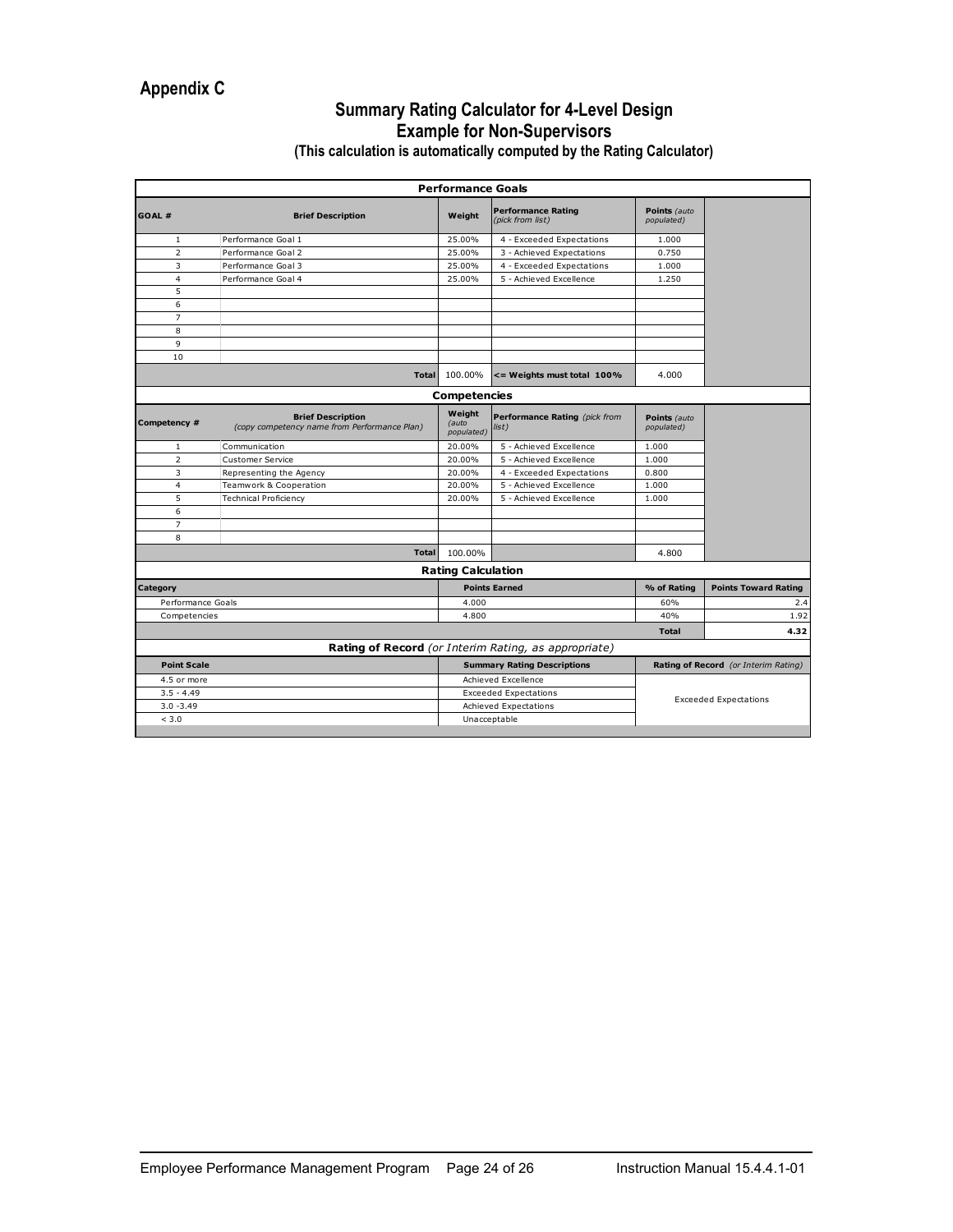#### **Summary Rating Calculator for 4-Level Design Example for Supervisors**

**(This calculation is automatically computed by the Rating Calculator)**

|                    |                                                                          | <b>Performance Goals</b>      |                                                      |                            |                                      |
|--------------------|--------------------------------------------------------------------------|-------------------------------|------------------------------------------------------|----------------------------|--------------------------------------|
| GOAL#              | <b>Brief Description</b>                                                 | Weight                        | <b>Performance Rating</b><br>(pick from list)        | Points (auto<br>populated) |                                      |
| $\mathbf{1}$       | Performance Goal 1                                                       | 25.00%                        | 4 - Exceeded Expectations                            | 1.000                      |                                      |
| $\overline{2}$     | Performance Goal 2                                                       | 25.00%                        | 3 - Achieved Expectations                            | 0.750                      |                                      |
| 3                  | Performance Goal 3                                                       | 25.00%                        | 4 - Exceeded Expectations                            | 1.000                      |                                      |
| $\overline{4}$     | Performance Goal 4                                                       | 25.00%                        | 5 - Achieved Excellence                              | 1.250                      |                                      |
| 5                  |                                                                          |                               |                                                      |                            |                                      |
| 6                  |                                                                          |                               |                                                      |                            |                                      |
| $\overline{7}$     |                                                                          |                               |                                                      |                            |                                      |
| 8                  |                                                                          |                               |                                                      |                            |                                      |
| 9                  |                                                                          |                               |                                                      |                            |                                      |
| 10                 |                                                                          |                               |                                                      |                            |                                      |
|                    | <b>Total</b>                                                             | 100.00%                       | <= Weights must total 100%                           | 4.000                      |                                      |
|                    |                                                                          | Competencies                  |                                                      |                            |                                      |
| Competency #       | <b>Brief Description</b><br>(copy competency name from Performance Plan) | Weight<br>(auto<br>populated) | Performance Rating (pick from<br>list)               | Points (auto<br>populated) |                                      |
| $\mathbf{1}$       | Communication                                                            | 14.29%                        | 5 - Achieved Excellence                              | 0.714                      |                                      |
| $\overline{2}$     | Customer Service                                                         | 14.29%                        | 5 - Achieved Excellence                              | 0.714                      |                                      |
| 3                  | Representing the Agency                                                  | 14.29%                        | 4 - Exceeded Expectations                            | 0.571                      |                                      |
| $\overline{4}$     | Teamwork & Cooperation                                                   | 14.29%                        | 5 - Achieved Excellence                              | 0.714                      |                                      |
| 5                  | <b>Technical Proficiency</b>                                             | 14.29%                        | 5 - Achieved Excellence                              | 0.714                      |                                      |
| 6                  | Assigning, Monitoring, and Evaluating Work                               | 14.29%                        | 5 - Achieved Excellence                              | 0.714                      |                                      |
| $\overline{7}$     | Leadership                                                               | 14.29%                        | 5 - Achieved Excellence                              | 0.714                      |                                      |
| 8                  |                                                                          |                               |                                                      |                            |                                      |
|                    | <b>Total</b>                                                             | 100.00%                       |                                                      | 4.857                      |                                      |
|                    |                                                                          | <b>Rating Calculation</b>     |                                                      |                            |                                      |
| Category           |                                                                          |                               | <b>Points Earned</b>                                 | % of Rating                | <b>Points Toward Rating</b>          |
| Performance Goals  |                                                                          | 4.000                         |                                                      | 60%                        | 2.4                                  |
| Competencies       |                                                                          | 4.857                         |                                                      | 40%                        | 1.942857143                          |
|                    |                                                                          |                               |                                                      | <b>Total</b>               | 4.34                                 |
|                    |                                                                          |                               | Rating of Record (or Interim Rating, as appropriate) |                            |                                      |
| <b>Point Scale</b> |                                                                          |                               | <b>Summary Rating Descriptions</b>                   |                            | Rating of Record (or Interim Rating) |
| 4.5 or more        |                                                                          |                               | Achieved Excellence                                  |                            |                                      |
| $3.5 - 4.49$       |                                                                          |                               | <b>Exceeded Expectations</b>                         |                            |                                      |
| $3.0 - 3.49$       |                                                                          |                               | Achieved Expectations                                |                            | <b>Exceeded Expectations</b>         |
| < 3.0              |                                                                          |                               | Unacceptable                                         |                            |                                      |
|                    |                                                                          |                               |                                                      |                            |                                      |